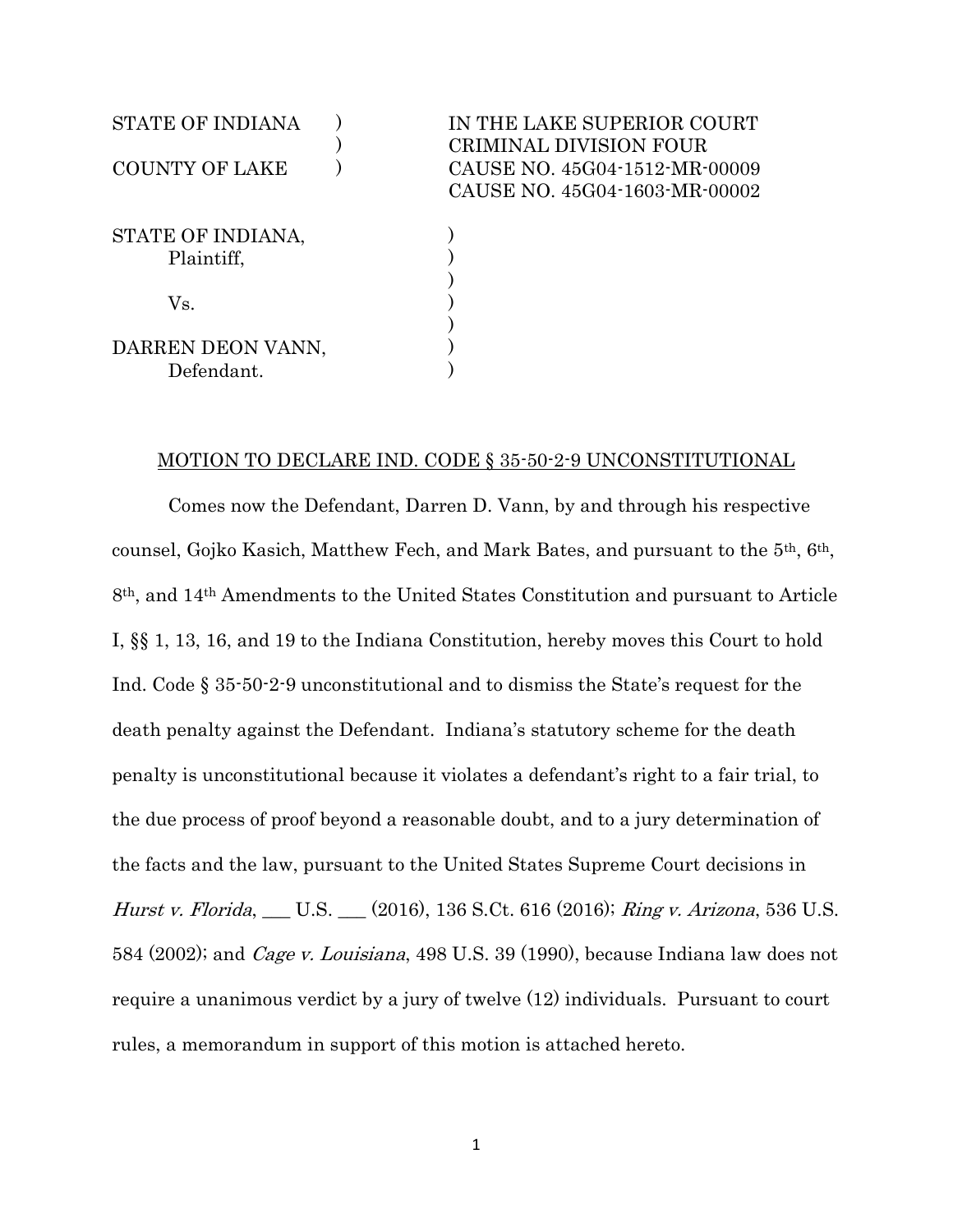## MEMORANDUM IN SUPPORT

### STATEMENT OF THE FACTS

1. Defendant Darren D. Vann is presently charged with two (2) capital murders in Cause No. 45G04-1512-MR-00009 and five (5) capital murders in Cause No. 45G04-1603-MR-00002.

2. Indiana's statutory scheme and trial procedure for the imposition of the death penalty is set forth in Ind. Code § 35-50-2-9.

3. Under Indiana's statute, a jury of twelve (12) persons may unanimously "recommend" the death penalty where they have found that the State of Indiana has proven beyond a reasonable doubt that at least one of the aggravating circumstances as set forth in IC  $35-50-2-9$  exists **and** the aggravating circumstance outweighs any mitigation presented by the defense. (Emphasis added).

4. While the State carries the burden to prove beyond a reasonable doubt that an aggravating circumstance exists, the statutory framework does not require the State to prove beyond a reasonable doubt that the aggravating circumstance outweighs the mitigating circumstances.

5. If the unanimous jury finds beyond a reasonable doubt that one of the alleged aggravating circumstances existed but that it did not outweigh the mitigating circumstances, the jury would be required to "recommend" an advisory sentence of a term of years.

6. Under both of those situations, the trial court must follow the jury's recommendation and sentence a defendant accordingly. IC 35-50-2-9 (e). ("If the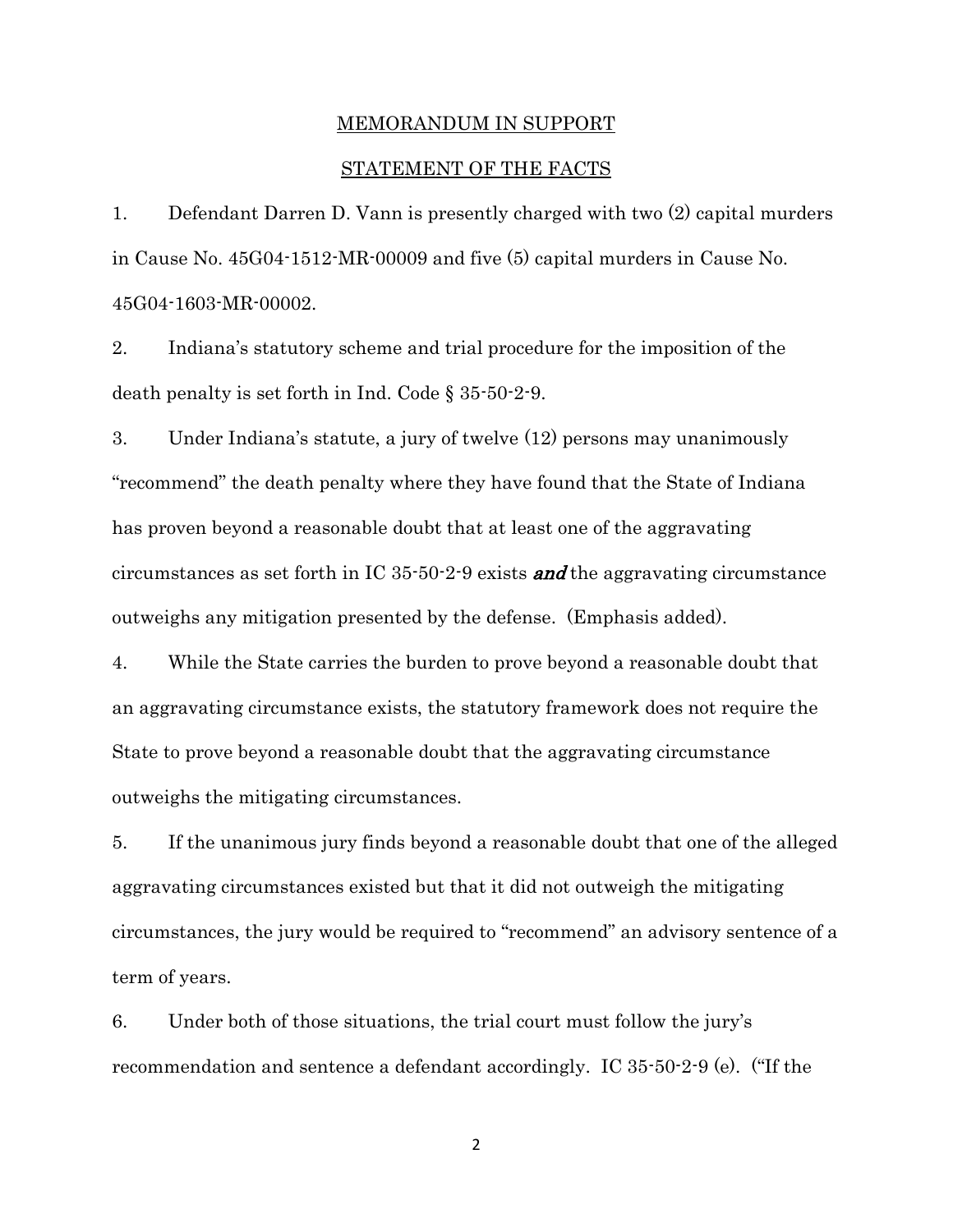jury reaches a sentencing recommendation, the court shall sentence the defendant accordingly.").

7. However, if the jurors determine that the State has proven one aggravating factor, but cannot unanimously determine whether the aggravator outweighs the mitigating factors, the Court is then tasked with the obligation, acting as the trier of fact, to sentence a defendant to a term of years, to a life without parole, or to death. IC 35-50-2-9(f) ("If a jury is unable to agree on a sentence recommendation after reasonable deliberations, the court shall discharge the jury and proceed as if the hearing had been to the court alone.") and IC  $35\cdot50\cdot2\cdot9(g)$  ("If the hearing is to the court alone, except as provided by IC 35-36-9, the court shall: (1) sentence the defendant to death; or (2) impose a term of life imprisonment without parole; only if it makes the findings described in subsection (l).").

8. The provision of the Indiana Code that allows a jury to sentence a defendant to death based upon proof that is less than beyond a reasonable doubt, that the aggravator outweighs the mitigating factors, violates the 5th, 6th, and 14th Amendments to the United States Constitution.

9. The provision of the Indiana Code that allows a judge to sentence a defendant to death is unconstitutional pursuant to the 6th, 8th, and 14th Amendments to the United States Constitution and the decisions in Hurst, supra, and Ring, supra. In addition, the statutory scheme violates the Indiana Constitution 's requirement "in all criminal cases whatever, the jury shall have the right to determine the law and the facts." Art. I, § 19 of the Indiana Constitution.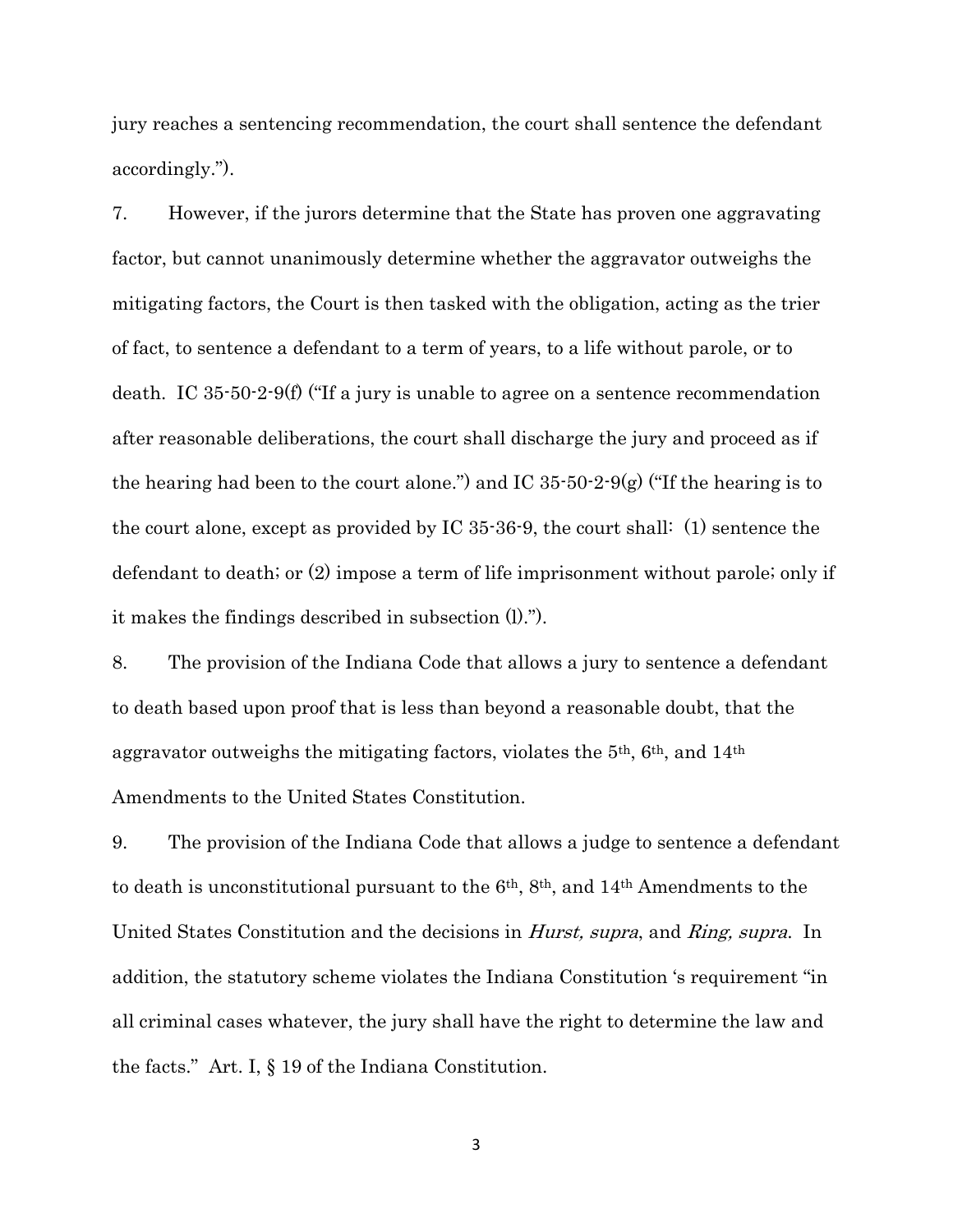10. The death penalty scheme is unconstitutional because it can result in the judge, not the jury, making the findings that result in a defendant being put to death under IC 35-50-2-9.

11. Moreover, severing the offending portion of the statute would make the entire statute void; therefore, the Indiana Death Penalty Statute set forth in IC 35-50-2-9 cannot pass constitutional muster and is unconstitutional in its entirety pursuant to the 6th and 8th Amendments to the United States Constitution and pursuant to the holdings of Hurst and Ring.

### LAW AND ARGUMENT

In an uninterrupted series of decisions spanning more than fifteen years, the United States Supreme Court has vigorously and consistently repeated a basic, bright-line rule mandated by the Sixth Amendment: "any fact that 'expose[s] the defendant to a greater punishment than that authorized by the jury's guilty verdict' is an 'element' that must be submitted to a jury." *Hurst v. Florida*, 136 S.Ct. 616, 621 (2016), quoting Apprendi v. New Jersey, 530 U.S. 466, 494 (2000). In Hurst, the Supreme Court recently restated this foundational principle, emphasizing that it applies with equal force to death-penalty sentencing statutes: "The Sixth Amendment requires a jury, not a judge, to find *each fact necessary to impose a* sentence of death." Id. at 619 (emphasis added). A jury "finding" only meets constitutional standards if it is made unanimously, based on proof beyond a reasonable doubt. See Apprendi, 530 U.S. at 498 (Scalia, J., concurring) (charges against an accused, and the corresponding maximum exposure he faces, must be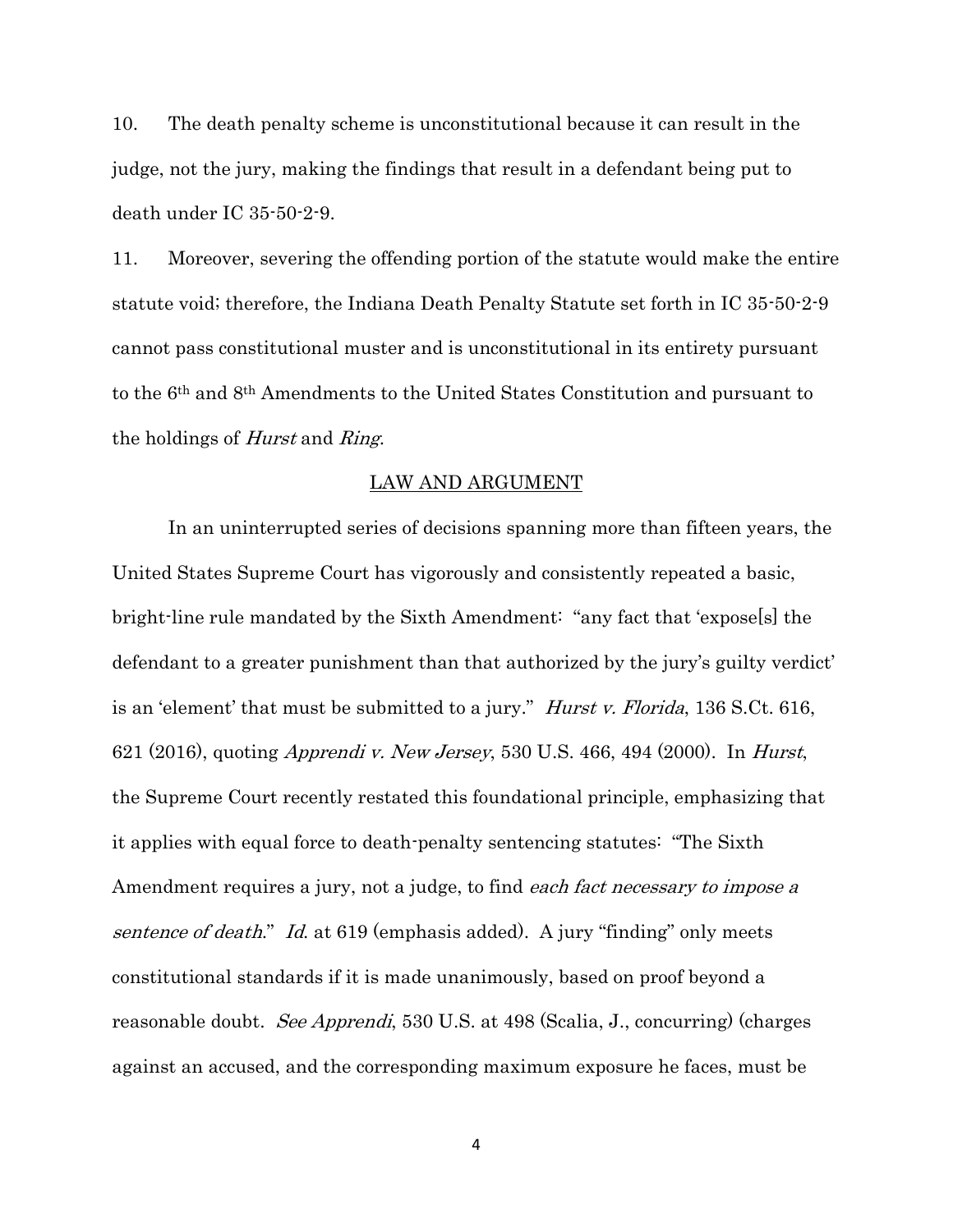determined "beyond a reasonable doubt by the unanimous vote of 12 of his fellow citizens") (emphasis in original).

The Indiana scheme, which requires a jury to find --before it may "recommend" a sentence of death – that "mitigating circumstances that exist are outweighed by the aggravating circumstance or circumstances" is unconstitutional because it permits the judge to make the findings of fact supporting a death sentence where the jury is not unanimous. IC  $35\text{-}50\text{-}2\text{-}9$  (f) and (l)(2). The statute is also unconstitutional because it does not require the jury to find, beyond a reasonable doubt, that the aggravators outweigh the mitigating circumstances.

Finally, permitting a court to decide that death is the appropriate punishment is contrary to evolving standards of decency and, therefore, violates the Eighth Amendment's prohibition on cruel and unusual punishment. Where a state capital sentencing scheme provides a standard for assessing whether a defendant is eligible for the death penalty, that standard must comply with  $Apprendi$  – i.e., that "all facts essential to imposition of the level of punishment that the defendant receives – whether the statute calls them elements of the offense, sentencing factors, or Mary Jane – must be found by the jury beyond a reasonable doubt."  $Ring$ v. Arizona, 536 U.S. 584, 610 (2002) (Scalia, J., concurring).

Hurst v. Florida rejects the analysis in *State v. Barker*, 809 N.E.2d 312 (Ind. 2004) and *Ritchie v. State*, 809 N.E.2d 258 (Ind. 2004). In *State v. Barker*, the Court observed: "The State concedes that the procedure set forth in IC 35-50-2-9(f), if it were followed by a trial court in sentencing a defendant to death (or life without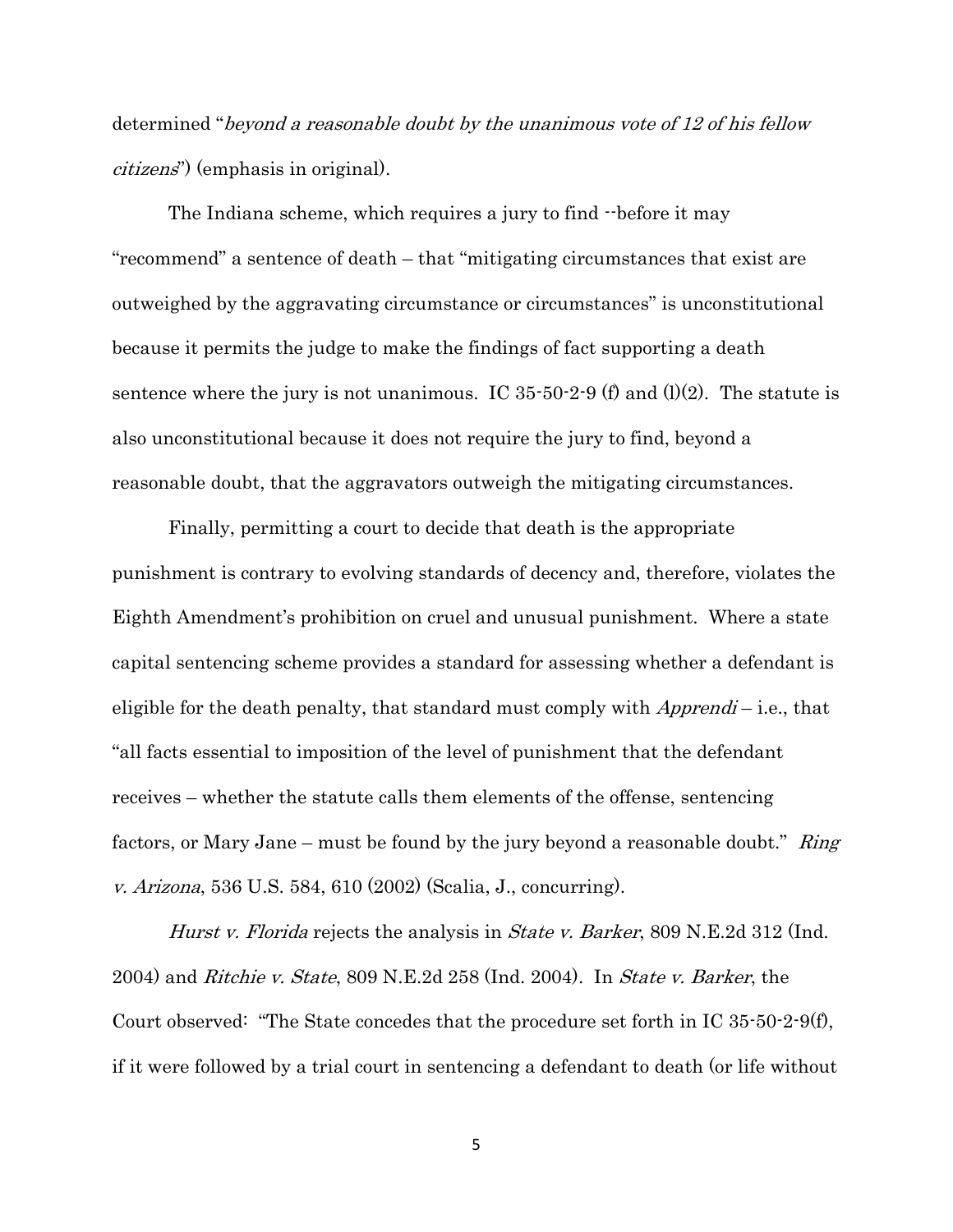parole), would be in violation of *Ring.*" *Barker*, 809 N.E. 2d at 316. The Indiana Supreme Court, at that time, "decline[d] to accept that concession." Id. The latter decision in  $Hurst$  – which holds that the determination that aggravators outweigh mitigating circumstances is a factual finding that must be proven to a jury and found beyond a reasonable doubt – makes clear that the State's concession was valid, and that the provision permitting judicial sentencing is unconstitutional. Moreover, the same rationale establishes that the offending provision is not severable from the statute.

Indiana could have promulgated a statute that did not require the jury to find that aggravators outweigh mitigators. Or, like Kansas, the jury could have been required to find beyond a reasonable doubt that aggravators are at least in equipoise with mitigating circumstances. *See Kansas v. Marsh*, 548 U.S. 163, 173 (2006) ("In contrast, the Kansas statute requires the State to bear the burden of proving to the jury, beyond a reasonable doubt, that aggravators are not outweighed by mitigators.  $\ldots$ ").

Indeed, in response to *Ring v. Arizona*, a number of states modified their statutes to avoid the error that exists today in Indiana. But what Indiana may not do is "sap and undermine [the right to a trial by jury]" by "introducing new and arbitrary methods of trial." Jones v. United States, 526 U.S. 227, 246 (1999) ("however *convenient* these [new trial methods] may appear at first, . . .yet let it again be remembered, that delays, and little inconveniences in the forms of justice,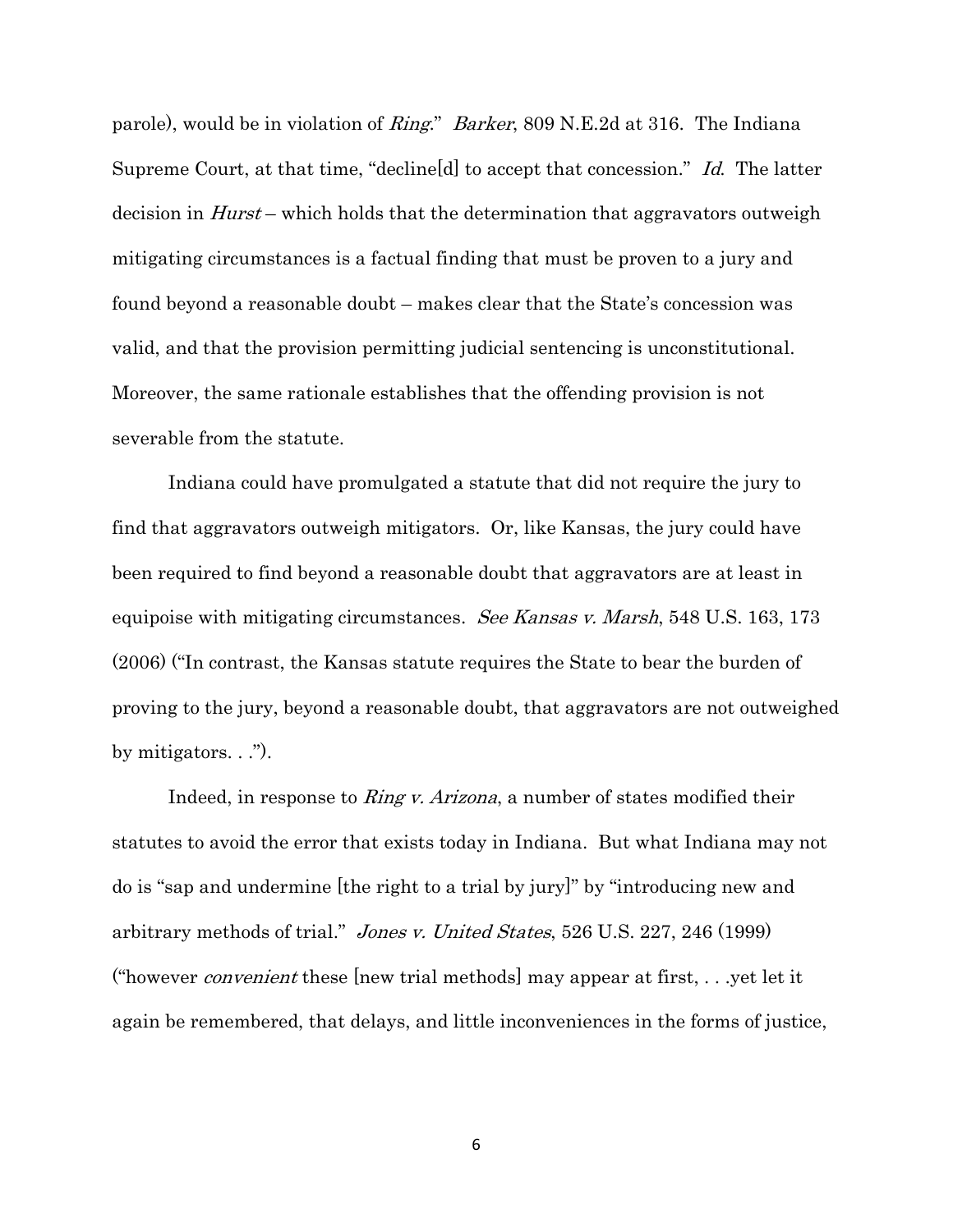are the price that all free nations must pay for their liberty in more substantial matters.").<sup>1</sup>

## A. The Sixth Amendment guarantees that all facts, supporting an enhanced or increased sentence, including the relative weight of the aggravating and mitigating circumstances, are "elements" of the crime.

The Supreme Court's analysis of the Sixth Amendment, culminating in *Hurst*, clearly illustrates that the Indiana capital sentencing statute, which permits a jury to make a factual finding that the aggravating factor(s) outweigh the mitigating circumstances in the absence of proof beyond a reasonable doubt, violates the federal constitution. It is now incontrovertible that, under the Sixth Amendment, "any fact that increases the penalty for a crime beyond the prescribed statutory maximum" qualifies as an element that "must be submitted to a jury, and proved beyond a reasonable doubt." Apprendi, 530 U.S. at 490. Where a factual finding is a necessary precursor to an enhanced or increased sentence, such as a death sentence, any distinction between "elements" of the crime and "sentencing factors" is dissolved. Apprendi, 530 U.S. at 494. Apprendi's unbending rule has, therefore, invalidated schemes involving sentencing enhancements, 530 U.S. at 490, mandatory sentencing guidelines, United States v. Booker, 543 U.S. 220, 226 (2005), and the death penalty. Ring v. Arizona, 536 US. 584, 589 (2002).

 $\overline{\phantom{a}}$ 

<sup>1</sup> The historical origins of the "beyond a reasonable doubt standard" are located in the exacting (and ongoing) concern over the application of capital punishment. At the founding of this country, the origin of the reasonable doubt instruction "was related to the increasing resistance of the public – both American and British – to the application of the capital sanction." Erik Lillquist, *Absolute Certainty and the Death Penalty*, 42 Am. Crim. L. Rev. 45, 51 (Winter 2005) citing *inter alia* John Langbein, *The Origins of Adversary Criminal Trial*, Oxford University Press, Oxford, England (2003); Larry Laudan, *Is Reasonable Doubt Reasonable?*, 9 Legal Theory 295, 297 (2003); Erik Lillquist, *Recasting Reasonable Doubt: Decision theory and the Virtues of Variability*, 36 U.C. Davis L. Rev. 85, 148-49, n. 206-07 (2002).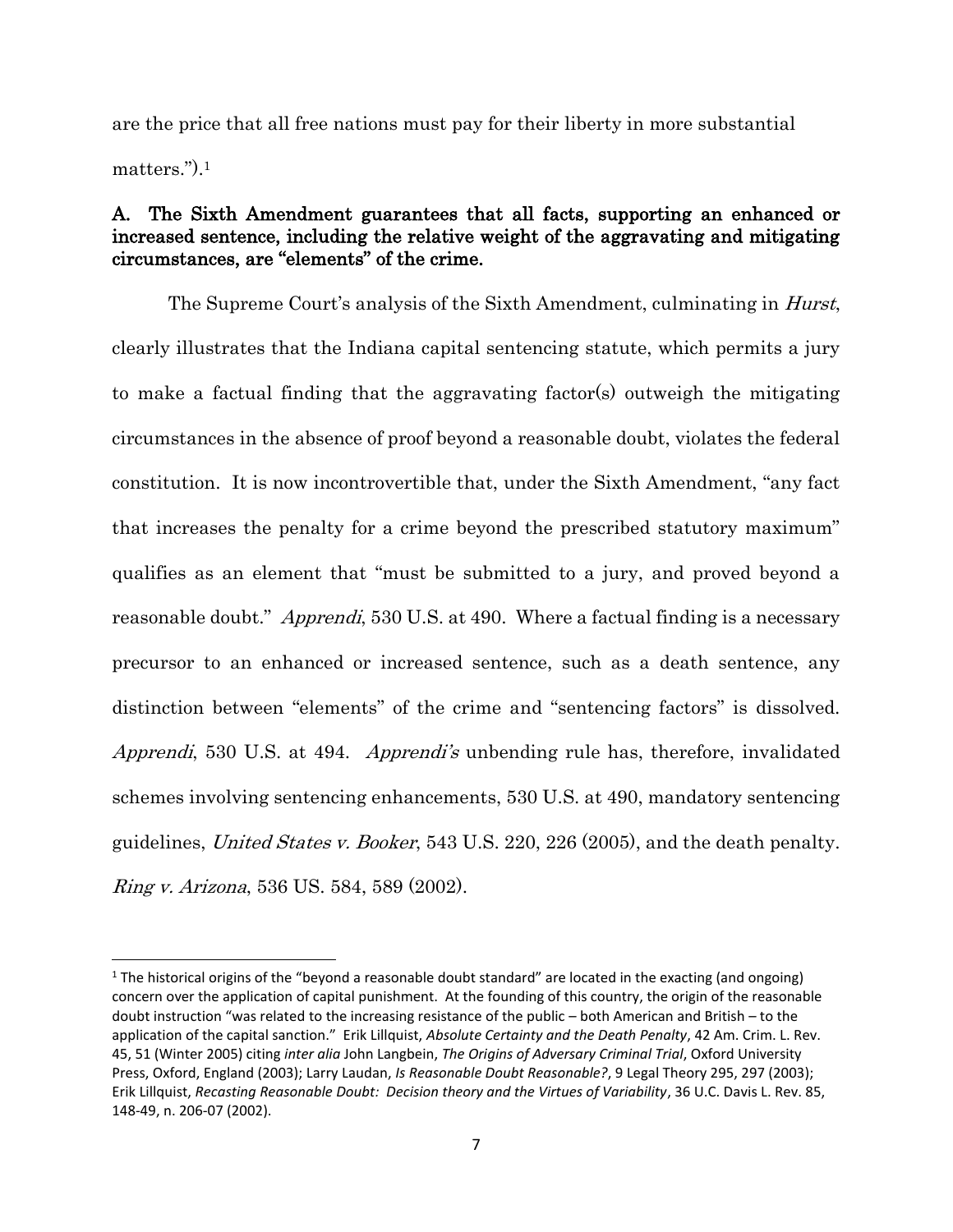Apprendi applies to all findings of fact necessary to the imposition of an increased sentence under state or federal law. This fundamental right is no less protective in death penalty cases. Ring, 536 U.S. at 589 ("Capital defendants, no less than noncapital defendants, we conclude, are entitled to a jury determination of any fact on which the legislature conditions an increase in their maximum punishment."). In *Hurst*, the Court clearly stated, "The Sixth Amendment requires a jury, not a judge, to find each fact necessary to impose a sentence of death." *Hurst v. Florida*, 136 S.Ct. 616, 619 (2016) (emphasis added).

The Supreme Court acknowledged that, under the previous Florida law, the factual findings necessary to authorize a death sentence were not limited to the presence of a single aggravating circumstance but rather extended to findings regarding mitigating circumstances, and the relative weight of each:

[T]he Florida sentencing statute does not make a defendant eligible for death until "findings by the court that such person shall be punished by death." Fla. Stat. § 775.082(1) (emphasis added). The trial court alone must find "the facts . . . [t]hat sufficient aggravating circumstances exist" and "[t]hat there are insufficient mitigating circumstances to outweigh the aggravating circumstances." § 921.141(3); see [State v.] Steele, 921 So.2d [538,] 546 [(Fla. 2005)].

Id. at 622 (emphasis in original). Therefore, determining the relative weight of aggravating and mitigating circumstances is also a factual finding encompassed within *Apprendi's* rule.

Justice Rucker made essentially the same analysis in *State v. Barker* observing:

My primary point of departure however with the majority opinion is its conclusion that "[n]either federal constitutional doctrine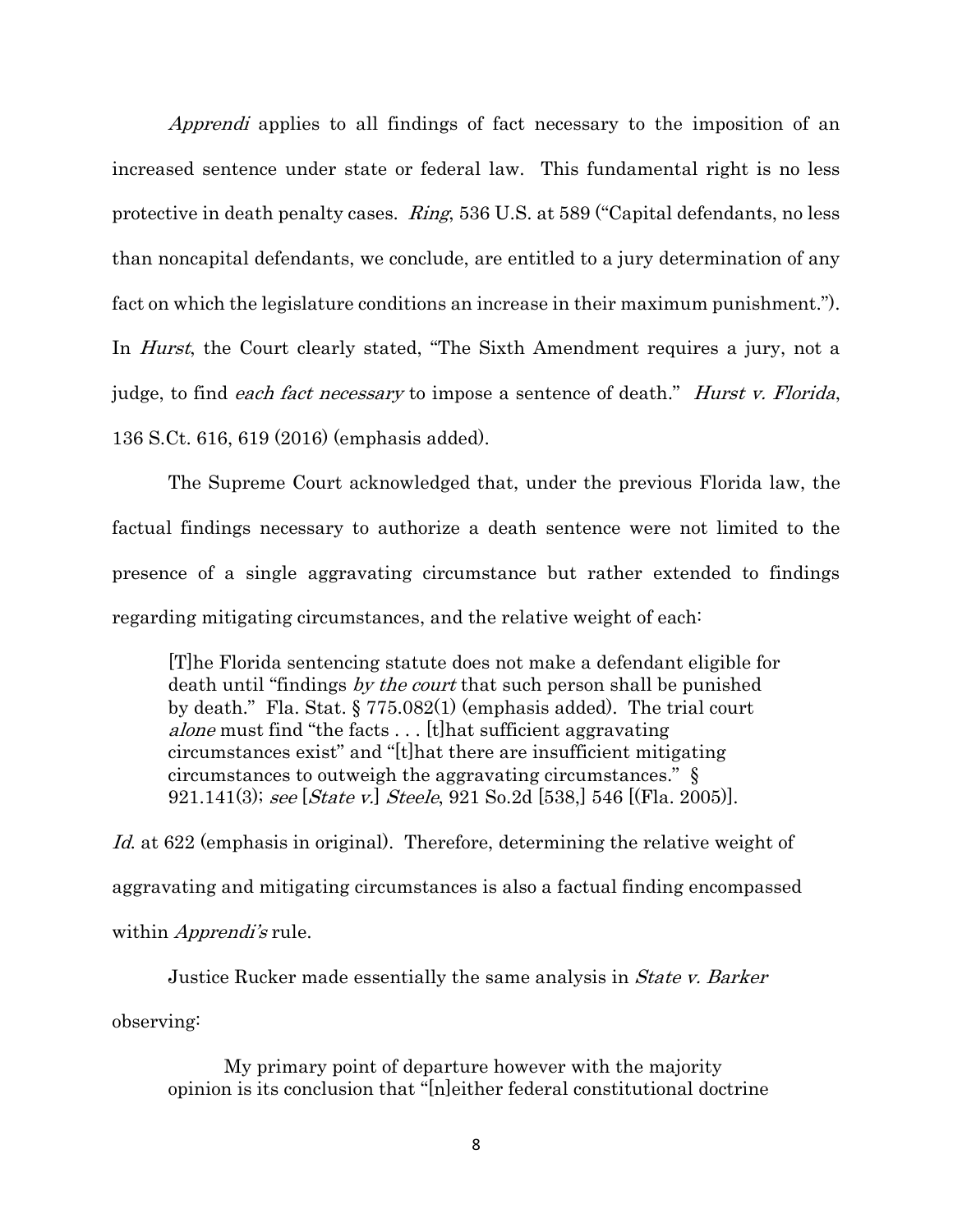under *Apprendi* and *Ring* nor Indiana state jurisprudence leads to the requirement that weighing be done under a reasonable doubt standard." Op. at 315 (quoting *Ritchie v. State*, No. 49800-0011-DP-638, 809 N.E.2d 258, 266, 2004 WL 1153062 (Ind. 2004)). My view is quite the opposite. The maximum punishment for murder is a term of years. In order for a defendant to become death eligible after a guilty verdict of murder, two separate and independent factors must be found: (i) the existence beyond a reasonable doubt of at least one of the statutory aggravating circumstances, and (ii) the aggravating circumstances outweigh the mitigating circumstances. See Ind. Code  $\S$ 35-50-2-9(l); Brown v. State, 698 N.E.2d 1132, 1144 (Ind. 1998). Under Apprendi other than the fact of a prior conviction, any fact that increases the penalty for a crime beyond the prescribed statutory maximum must be submitted to a jury, and proved beyond a reasonable doubt. 530 U.S. at 490, 120 S.Ct. 2348. To say that the process of weighing is not a fact but a traditional sentencing factor Br. of Appellant at 9, should provide the State no refuge. As Apprendi makes clear the relevant inquiry is not one of form but of effect – does the required *finding* expose the defendant to a greater punishment than that authorized by the jury's guilty verdict?  $Id$  at 494, 120 S.Ct. 2348 (emphasis added). Ring is more explicit: If a State makes an increase in a defendant's authorized punishment contingent on the finding of a fact, that fact – no matter how the State labels it – must be found by a jury beyond a reasonable doubt. 536 U.S. at 602, 122 S.Ct. 2428. I continue to believe that perhaps unlike the capital sentencing schemes in some other jurisdictions, it is the structure of Indiana's capital sentencing statute that pulls it in within the embrace of the Apprendi and Ring doctrine. Ritchie, 809 N.E.2d at 271, 2004 WL 1153062, (Rucker, J., dissenting in part). In my view the plain language of the statute makes death eligibility contingent upon certain findings that must weighed *sic* by the jury on proof beyond a reasonable doubt.

State v. Barker, 809 N.E.2d 312, 319 (Ind. 2014) (Rucker, J., concurring in result).<sup>2</sup>

 $\overline{a}$ 

<sup>2</sup> This author is aware that in *Isom v. State*, 31 N.E.3d 469 (Ind. 2015), Justice Rucker, in responding to a similar challenge to the weighing process, affirmed the trial court and stated, "In *Ritchie*, the author of this opinion dissented in part believing the plain language of the statute makes death eligibility contingent upon certain findings that must be weighed by the jury on proof beyond a reasonable doubt. But the author acknowledges *Ritchie* as *stare decisis* on this issue." *Id*. at 488, n. 9. However, despite the doctrine of *stare* decisis, Justice Rucker's position in *Barker* has been approved and justified by *Hurst v. Florida* and this issue should be revisited.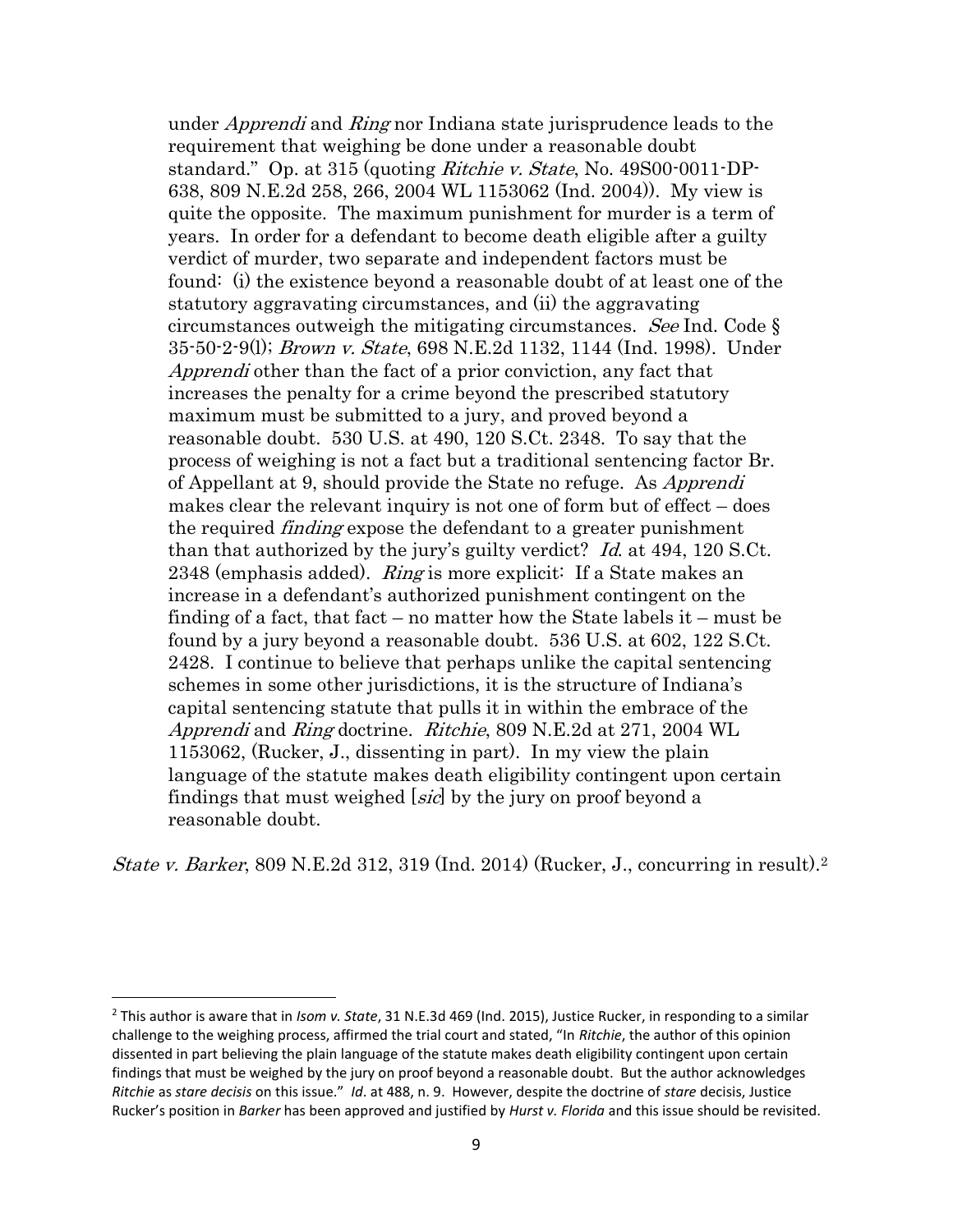Justice Sotomayor, dissenting from the denial of certiorari in Woodward v.

Alabama, 134 S.Ct. 404 (2013), made this exact observation as well. Woodward involved a challenge to Alabama's capital punishment scheme, which allows judges to independently find and weigh aggravating and mitigating circumstances and impose death sentences, even where a jury has recommended a sentence of life in prison. Id. at 406. Justice Sotomayor acknowledged that

The very principles that animated our decisions in *Apprendi* and Ring call into doubt the validity of Alabama's capital sentencing scheme. Alabama permits a defendant to present mitigating circumstances that weigh against imposition of the death penalty. See Ala. Code §§ 13A-5-51, 13A-5-52. Indeed, we have long held that a defendant has a constitutional right to present mitigating evidence in capital cases. See Eddings v. Oklahoma,  $455$  U.S.  $104$ ,  $110$ ,  $102$  S.Ct. 869, 71 L.Ed.2d 1 (1982). And a defendant is eligible for the death penalty in Alabama only upon a specific factual finding that any aggravating factors outweigh the mitigating factors he has presented. See Ala. Code §§ 13A-5-46€, 13A-4-47€. The statutorily required finding that the aggravating factors of a defendant's crime outweigh the mitigating factors is therefore necessary to impose the death penalty. It is clear, then, that this factual finding exposes the defendant to a greater punishment than he would otherwise receive: death, as opposed to life without parole. Under *Apprendi* and *Ring*, a finding that has such effect must be made by a jury.

Id. at 410-11.

The U.S. Supreme Court recently granted certiorari in several cases from

Alabama, vacated death sentences, and remanded them to the Alabama lower

courts for consideration of Hurst v. Florida. See, e.g., Kirksey v. Alabama, No. 15-

7912 (U.S. June 6, 2016); Wimbley v. Alabama, No. 15-7939 (U.S. May 31, 2016);

Johnson v. Alabama, No. 15-7091 (U.S. May 2, 2016). In Wimbley, for example, the

jury convicted the defendant of murder committed in the course of robbery, which is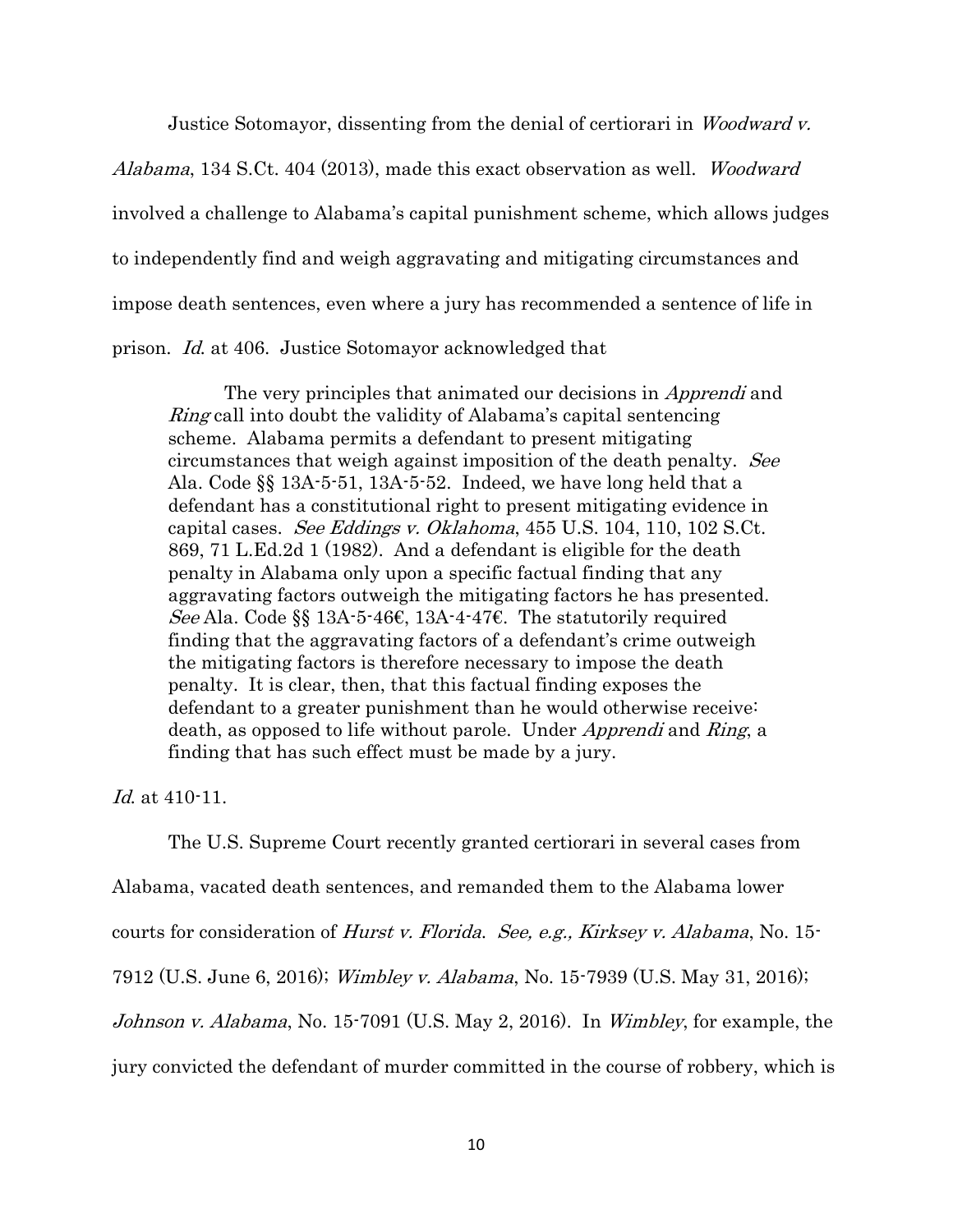a capital offense. Wimbley v. State, CR-11-0076 at \*1 (Ala. Ct. Crim. App. Dec. 19, 2014). The jury's guilt-phase verdict necessarily determined the existence of an aggravating circumstance beyond a reasonable doubt. See Ala. Code  $\S 13A-5-49(4)$ (setting forth statutory aggravating circumstance that "[t]he capital offense was committed while the defendant was engaged or was an accomplice in the commission of . . . robbery"). Nevertheless, the Supreme Court vacated the sentence. Wimbley v. Alabama, supra. Given the specific statute under which Wimbley was convicted, the Court's decision to vacate and remand necessarily implies that, when the Alabama trial court made factual findings regarding the relative weight of aggravating and mitigating circumstances, it violated the Sixth Amendment.

The highest courts of several states have likewise acknowledged that the Supreme Court's Sixth Amendment jurisprudence extends to determinations about aggravating and mitigating circumstances, and the relative weight of each. In *State* v. Whitfield, 107 S.W.3d 253 (Mo. 2003) (en banc), the Missouri Supreme Court reached a similar conclusion, specifically holding that the Sixth Amendment's scope in death penalty cases was not limited to a jury determination of a single aggravating factor:

In *Ring v. Arizona*, the Supreme Court held that not just a statutory aggravator, but every fact that the legislator requires be found before death may be imposed must be found by the jury. . . . Because Mr. Ring did not argue that Arizona's sentencing scheme required the jury to make a factual finding as to mitigating factors, the Supreme Court declined to specifically address whether a jury was also required to determine whether mitigating factors were present that called for leniency. *See Ring*, 536 U.S. at 597, n. 4, 122 S.Ct. 2428. Instead, it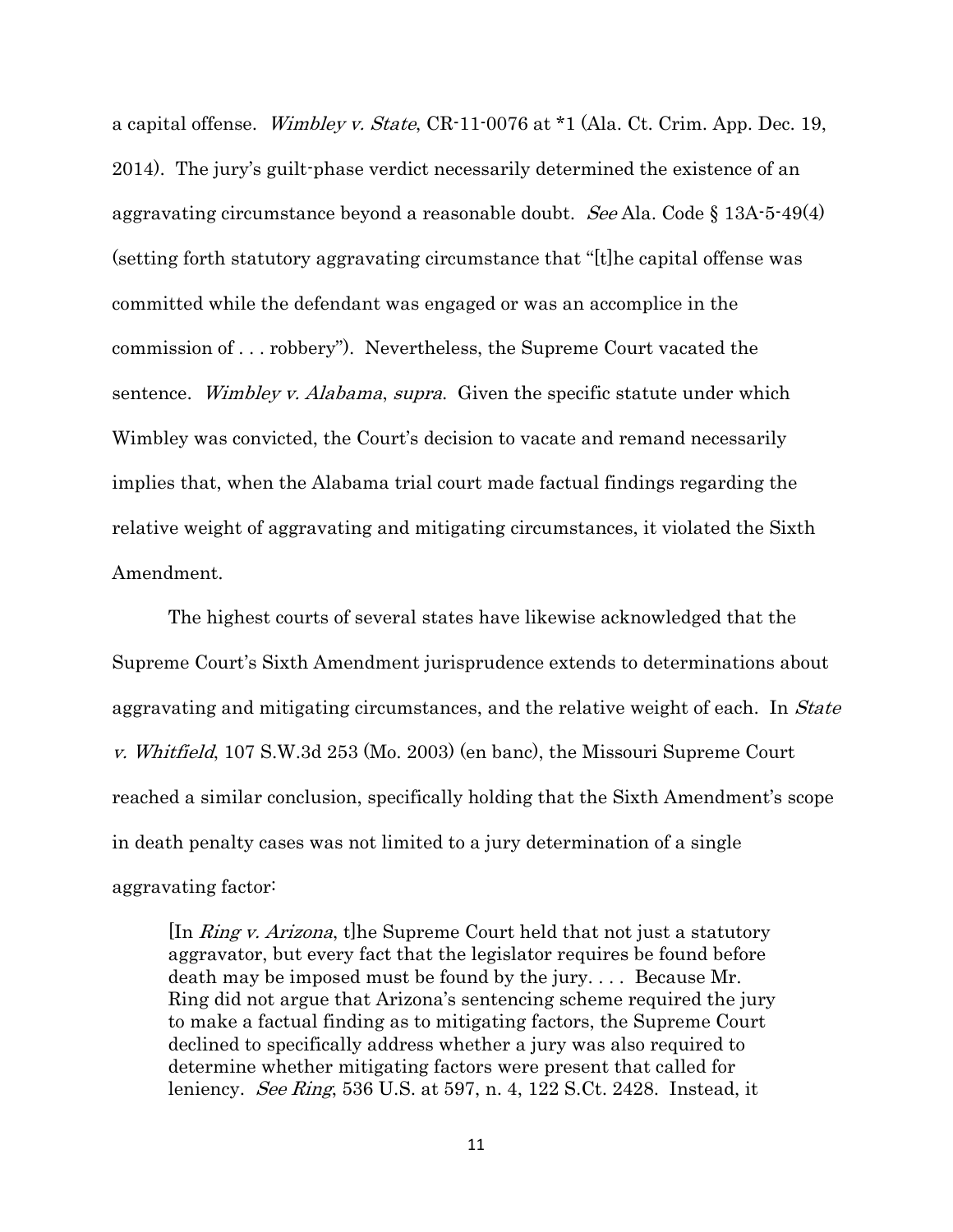set out the general principle that courts must use in applying *Ring* to determine whether a particular issue must be determined by the jury or can be determined by a judge, stating, "[c]apital defendants . . . are entitled to a jury determination of any fact on which the legislature conditions an increase in their maximum punishment." Id. at 589, 122 S.Ct. 2428.

### Whitfield, 107 S.W.3d at 257-58.

The Court determined that Missouri's death penalty statute, which permitted the trial judge to make findings of fact and determine whether a death sentence was warranted in cases where the jury was unable to reach a unanimous sentencing decision, violated the Sixth Amendment. Id. at 262. In so ruling, the Court specifically held that Missouri's death sentencing process involved three separate factual determinations. Id. at 261. Under the Missouri statute, the jury (or the court, if the jury could not agree) was tasked with determining (1) the presence of at least one aggravating factor, (2) whether all of the aggravating factors, taken together, warrant imposition of the death penalty, and (3) whether the evidence in aggravation outweighs the evidence in mitigation. Id. at 258-59. Because a defendant was death-eligible only if these three inquiries were answered in the affirmative, the Court concluded each was a factual finding that the Sixth Amendment required a jury to make. Id. at 259; see also Woldt v. People, 64 P.3d 256, 266 (Colo. 2003) (en banc) (Sixth Amendment required jury to make all factual findings on which death sentence is predicated, including that "(A) At least one aggravating factor has been proved; and (B) There are insufficient mitigating factors to outweigh the aggravating factor or factors that were proved").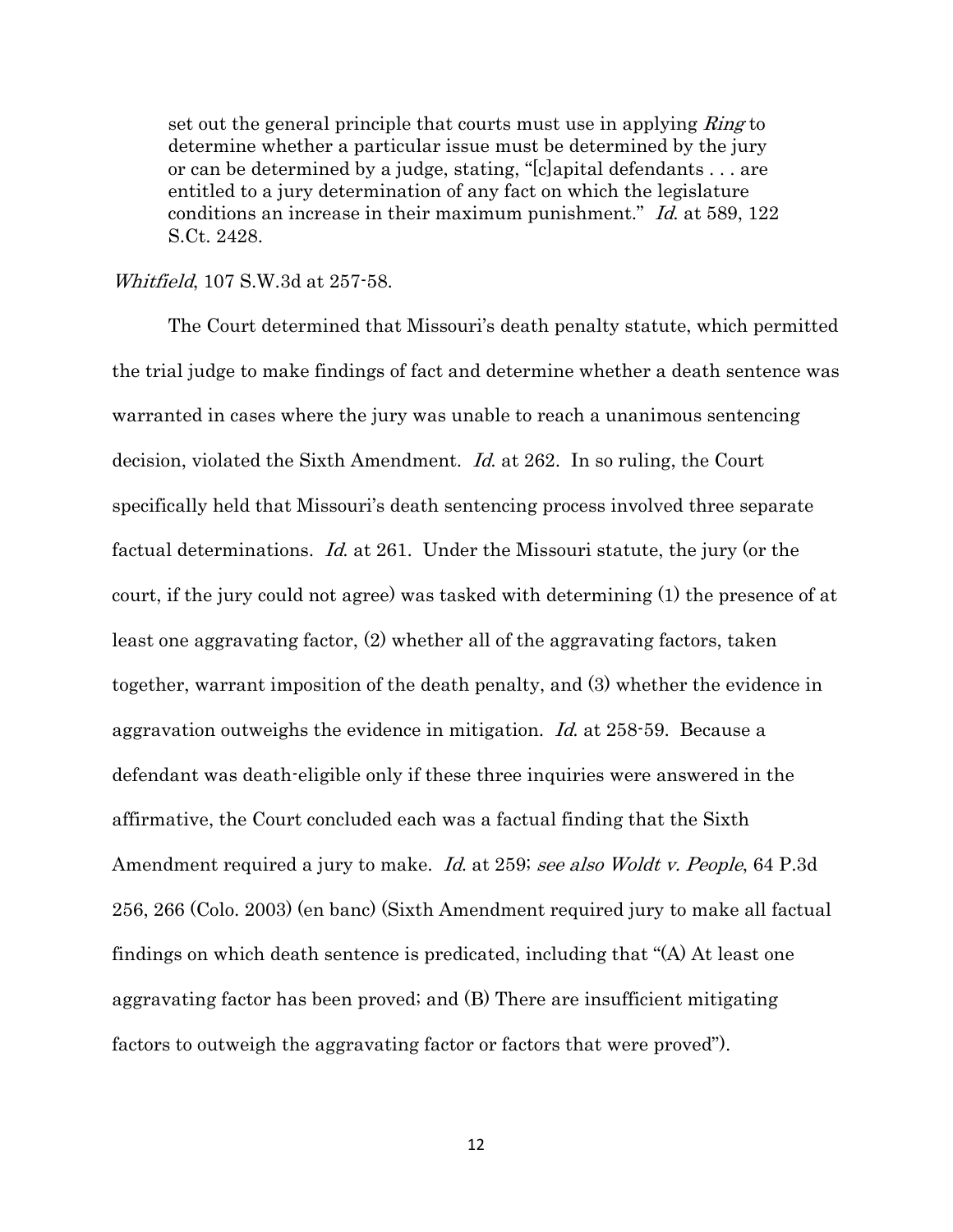The Indiana Supreme Court's holding in *State v. Barker*, 809 N.E.2d 312 (Ind. 2004) and *Ritchie v. State*, 809 N.E.2d 258 (Ind. 2004), that the Sixth Amendment does not apply to the weighing determination, cannot be squared with Hurst. Although several other state courts reached similar conclusions in the wake of Ring, these decisions reflected the not unique, but now discredited, opinion that "Ring does not extend to the weighing phase." Id. at 266, citing Brice v. State, 815 A.2d 314, 322 (Del. 2003)<sup>3</sup>; see also Nunnery v. State, 263 P.3d 235, 252 (Nev. 2011); Commonwealth v. Roney, 866 A.2d 351, 361 (Pa. 2005); Oken v. State, 835 A.2d 1105, 1117 (Md. 2003); Ex Parte Waldrop, 859 So.2d 1181, 1189 (Ala. 202). Hurst has now made clear that the jury's determination that "any mitigating circumstances that exist are outweighed by the aggravating circumstance or circumstances," Ind. Code § 35-50-2-9(l), is a factual finding subject to the protections of the Sixth Amendment. 136 S.Ct. at 622.

# B. Elements of a crime, including the determination that aggravating factors outweigh the mitigating circumstances, must be proven beyond a reasonable doubt

Where a state legislature identifies specific elements that must be proven prior to imposition of a death sentence, those elements must be proven to a jury beyond a reasonable doubt. The Fifth Amendment's due process guarantee requires that, in all criminal prosecutions, the government establish each element of the crime beyond a reasonable doubt. In re Winship, 397 U.S. 358, 364 (1970). This

 $\overline{a}$ 

<sup>3</sup> The Delaware Supreme Court declared that state's death penalty statute unconstitutional in light of *Hurst* and overruled its holding in *Brice*. *Rauf v. State*, No. 39, 2016 (Del. S. Ct. August 2, 2016). The full opinion may be found here: <http://courts.delaware.gov/Opinions/Download.aspx?id=244410>As a courtesy to the court and opposing counsel, the opinion will be tendered along with the motion.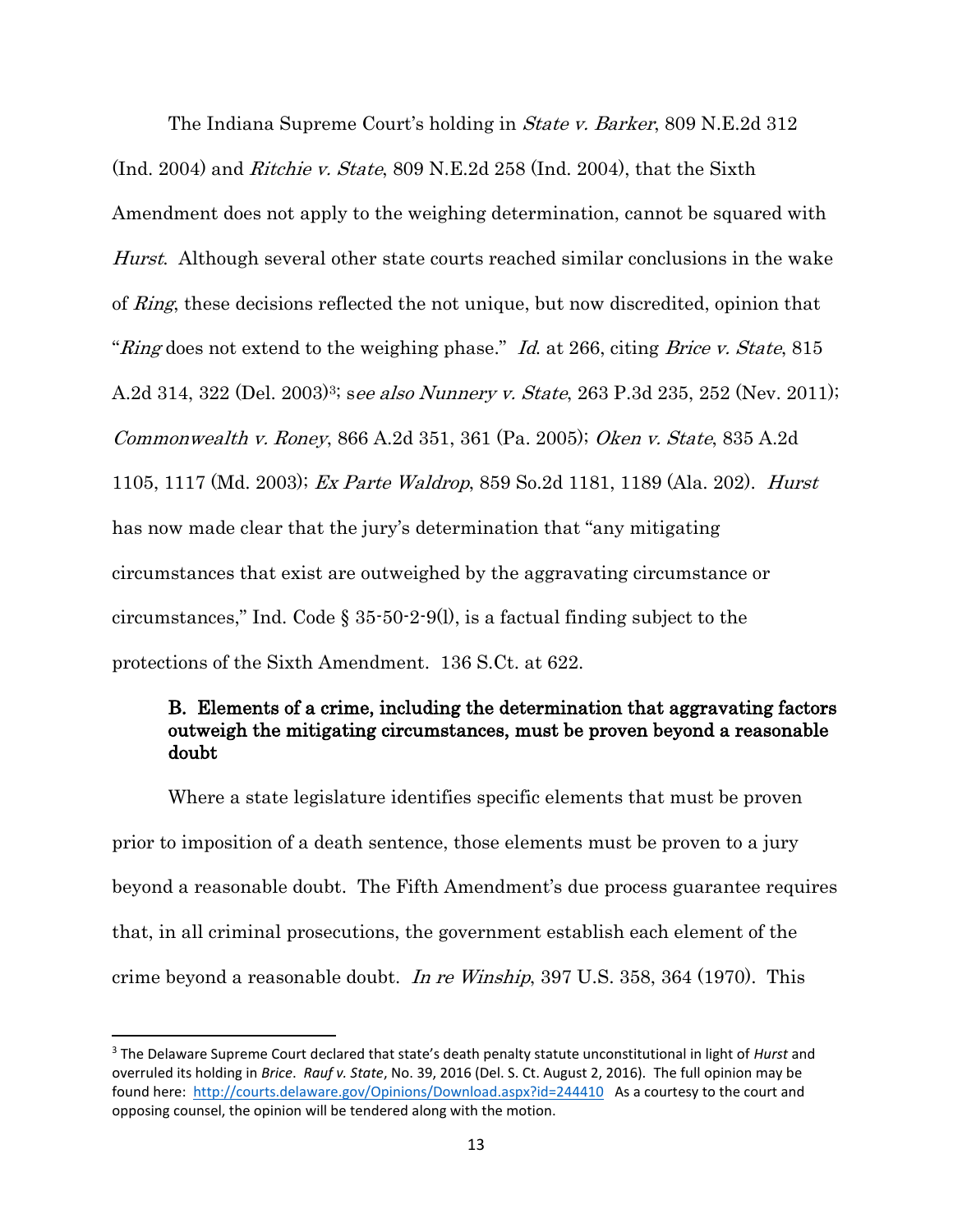requirement attaches to any factual finding that is mandated by the Sixth Amendment. As the United States Supreme Court noted in *Sullivan v. Louisiana*, 508 U.S. 275 (1993), "[i]t is self-evident, we think, that the Fifth Amendment requirement of proof beyond a reasonable doubt and the Sixth Amendment requirement of a jury verdict are interrelated. It would not satisfy the Sixth Amendment to have a jury determine that the defendant is probably guilty, and then leave it up to the judge to determine (as *Winship* requires) whether he is guilty beyond a reasonable doubt. In other words, the jury verdict required by the Sixth Amendment is a jury verdict of guilty beyond a reasonable doubt." Id. at 278.

Because the jury's factual findings are elements of capital murder, this rule must apply with equal force to factual findings concerning the determination that the aggravating factors outweigh the mitigating circumstances. Therefore, the Indiana statutory scheme, which permits a jury finding based on less proof than beyond a reasonable doubt, violates the Fifth and Sixth Amendments to the United States Constitution. See Apprendi, 530 U.S. at 490.

# C. Because it permits a judge rather than a jury to make factual determinations and impose a death sentence, the Indiana capital sentencing statute violates the Sixth and Eighth Amendments to the United States Constitution

The Indiana capital punishment scheme contains yet another substantial constitutional deficiency. If the jury is unable to reach a unanimous verdict in the sentencing phase of a capital proceeding, the statute permits the court alone to make factual findings that an aggravating circumstance exists and that the aggravating circumstances outweigh the mitigating circumstances. Ind. Code § 35-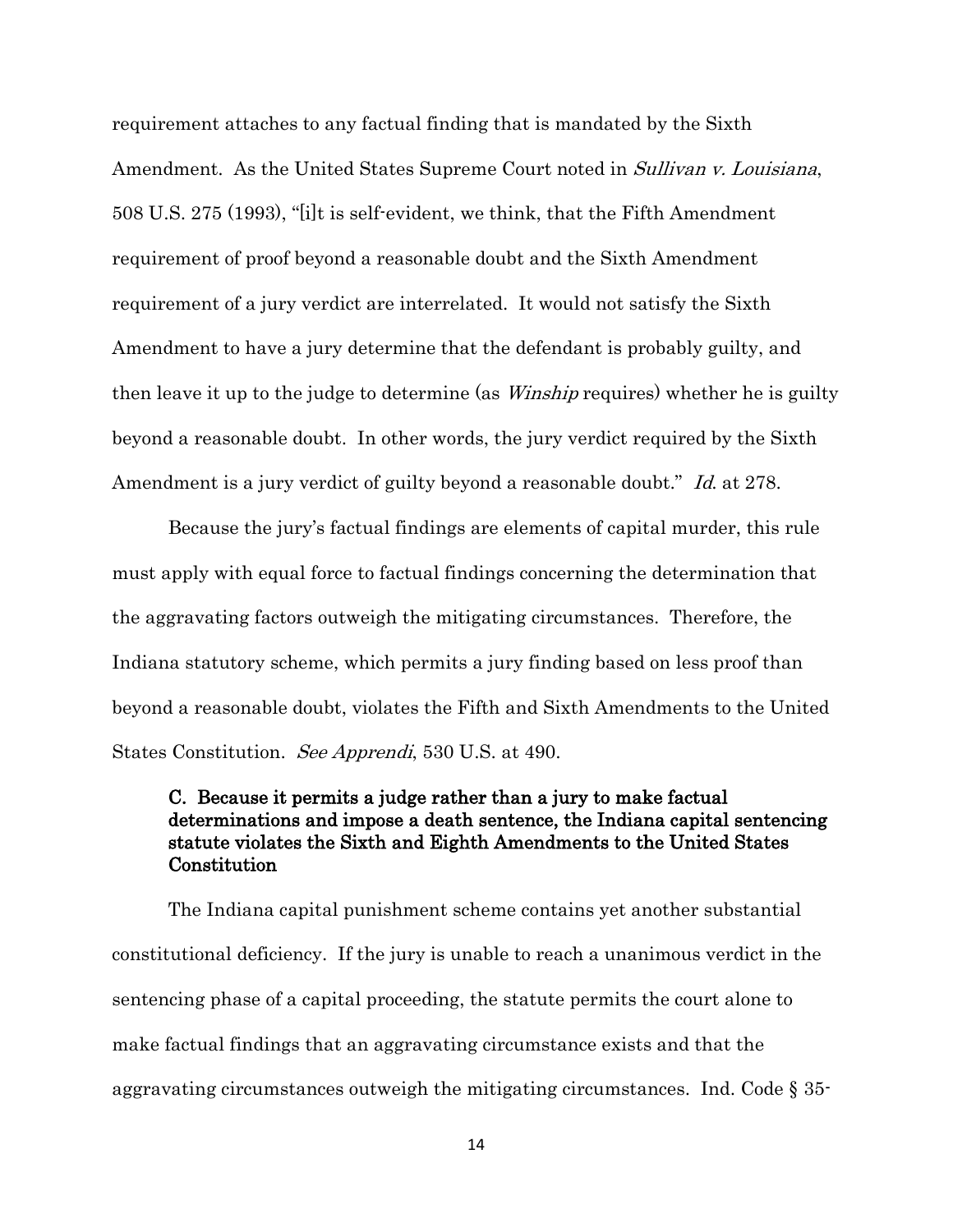50-2-9(f), (g), (l). If the court does so, it may impose a sentence of death, in the absence of any jury fact-finding or authorization. Id. This provision of the statute violates both the Sixth and Eighth Amendments to the United States Constitution.

As discussed in detail above, "[t]he Sixth Amendment requires a jury, **not a** *judge*, to find each fact necessary to impose a sentence of death." *Hurst*, 136 S.Ct. at 619. (emphasis added). As with the Florida statute that was challenged in Hurst, the factual findings incorporated in the Indiana statute include the determinations that "[t]hat . . . aggravating circumstances exist" and "[t]hat there are insufficient mitigating circumstances to outweigh the aggravating circumstances." Id. at 622; see also Ind. Code  $\S 35-50-2-9$  (1). As the Supreme Court made abundantly clear, the Sixth Amendment prohibits a judge from making either of these factual findings. *Id.* at 619. Therefore, section (f) of Ind. Code  $35-50-2-9$ , which permits judicial fact-finding in death cases where a sentencing jury is not unanimous in its fact-finding, is clearly unconstitutional.<sup>4</sup>

## D. Because they are contrary to evolving standards of decency and undermine the only purpose for the extremely severe penal punishment of death, court-imposed death sentences violate the Eighth Amendment

The Eighth Amendment prohibits "cruel and unusual punishments." U.S. Const., Amend. VIII. The "standard of extreme cruelty" has remained stable over

 $\overline{\phantom{a}}$ 

<sup>&</sup>lt;sup>4</sup> Florida attempted to "fix" its death penalty statute by allowing for a "supermajority jury verdict" which would then allow the judge to impose a death sentence upon a non-unanimous verdict. In finding that this statutory amendment was unconstitutional, Judge Hirsch stated "[w] will take no Floridian's liberty upon a less-thanunanimous verdict, although the liberty taken today can be restored tomorrow. We dare take no Floridian's life upon less-than-unanimous verdict. The life taken today can never be restored." State of Florida v. Karon Gaiter, Case No. F01-128535 (May 9, 2016), p. 16. The full order by Judge Hirsch may be found at the following link: <https://www.themarshallproject.org/documents/2827708-Florida-v-Gaiter-order#.u87B4Gj2z>A copy of the order is also tendered along with this motion.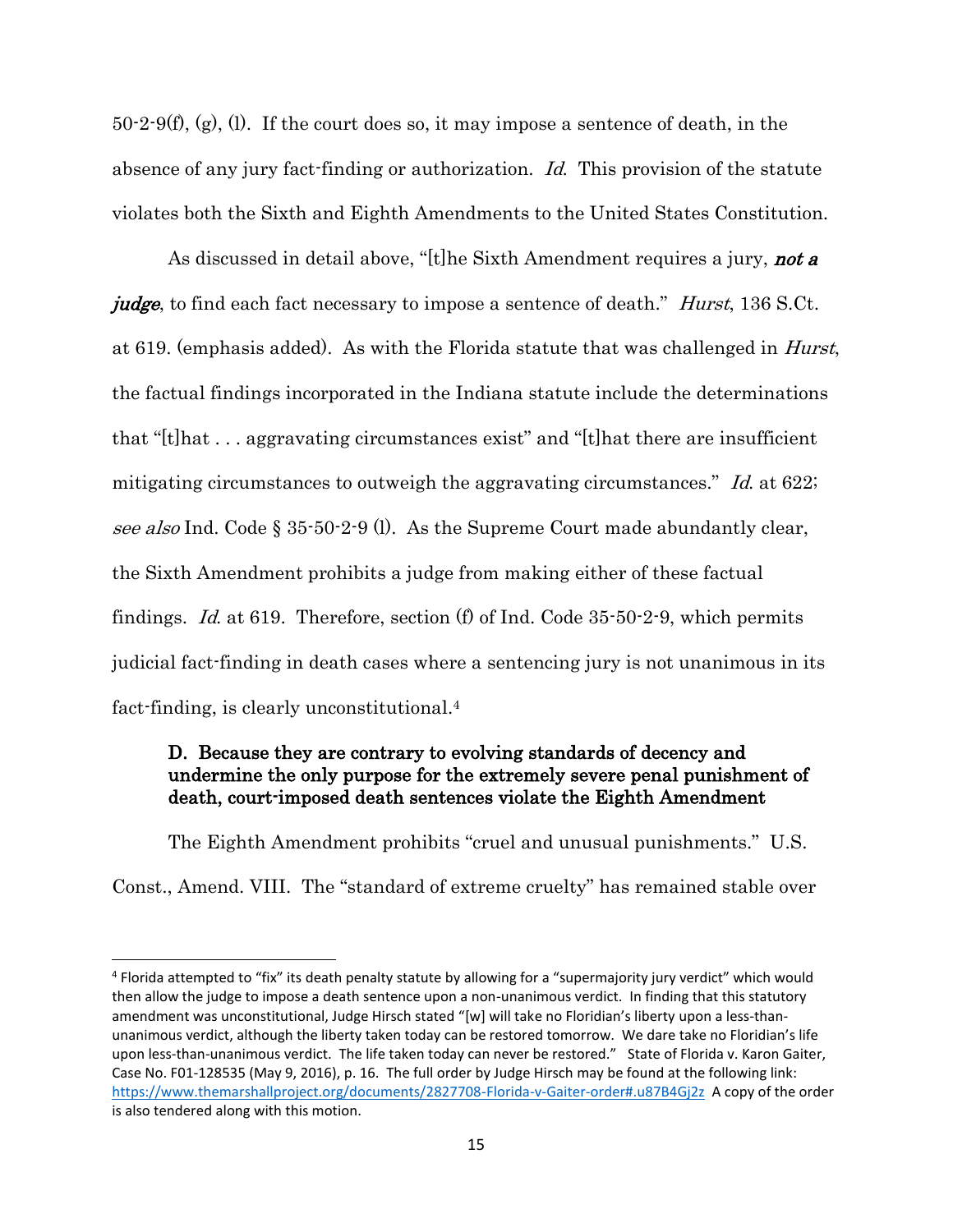time; yet, "its applicability must change as the basic mores of society change." Kennedy v. Louisiana, 554 U.S. 407, 419 (2008), quoting Furman v. Georgia, 408 U.S. 238, 382 (1972) (Burger, C.J., dissenting). In order to gauge whether a punishment practice has fallen outside these evolving standards, the Court looks to objective indicia of societal consensus. See Atkins v. Virginia, 536 U.S. 304, 312 (2002); Furman, 408 U.S. at 239.

Employing this analysis, the Court first examines objective indicators, such as state legislation, death sentences, and executions, to determine whether the punishment or practice is consistent with contemporary standards of decency. See Atkins, 536 U.S. at 312. In doing so, the Court gives particular weight to legislation "the clearest and most reliable objection evidence of contemporary values." Id., 536 U.S. at 312 (quoting Penry v. Lynaugh, 492 U.S. 302 (1992).

However, this review of societal consensus, though significant, does not "wholly determine" the constitutional permissibility of capital punishment. Coker v. Georgia, 433 U.S. 584, 597 (1977). Rather, "the Constitution contemplates that in the end [the Court's] own judgment will be brought to bear on the question of the acceptability of the death penalty under the Eighth Amendment." Id.

The Court has used this analysis to evaluate the constitutionality of a category of sentences. See, e.g., Roper v. Simmons, 543 U.S. 551 (2005) (prohibiting the execution of juveniles); Atkins, supra (barring execution of the intellectually disabled); *Coker, supra* (prohibiting the death penalty as punishment for rape), as well as the adequacy of the procedures used to implement the Eighth Amendment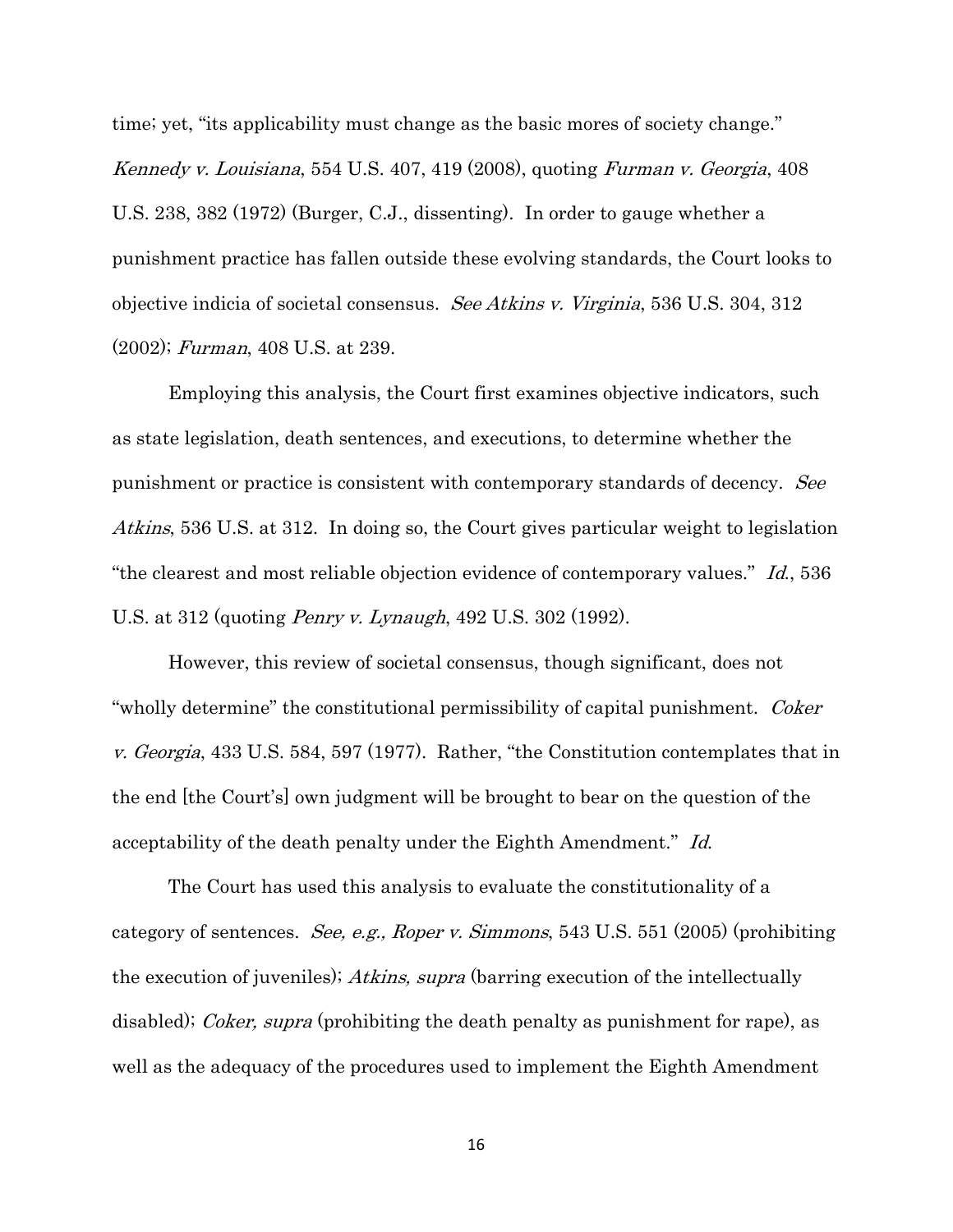principles contained in its precedent. See Hall v. Florida, 134 S.Ct. 1986, 1996-2000 (2014) (discussion of states' determination of IQ levels, as well as discussions of states who abolished the death penalty).

In *Hall*, the Court examined Florida's procedure for determining whether a capital defendant is intellectually disabled. In Florida, a defendant was first required to show that he had an IQ score of 70 or below. Id. at 1992. Only if IQ testing produced such a score would he be entitled to present additional evidence of intellectual disability. Id. This IQ score cut-off was strict, and prohibited defendants whose IQ score was above 70 but still within the test's margin of error, from pursuing a claim of intellectual disability. Id. Because Hall's lowest admissible IQ score was a 71, the Florida Supreme Court affirmed his death sentence, finding that the testing had conclusively established Hall was not intellectually disabled. Id.

The Supreme Court reversed, holding that Florida's bright line IQ cutoff posed a procedural hurdle to establishing intellectual disability that violated the Eighth Amendment. Id. at 2001. As with its substantive Eighth Amendment jurisprudence, the Court looked to the national consensus by examining the means through which most states implemented the protections of Atkins. Id. at 1996. Because only two other states, in addition to Florida, had adopted a fixed score cutoff that failed to incorporate the standard error of measurement in IQ testing, the Court found that there was "strong evidence of consensus that our society does not regard this strict cutoff as proper or humane." Id. at 1998. The Court's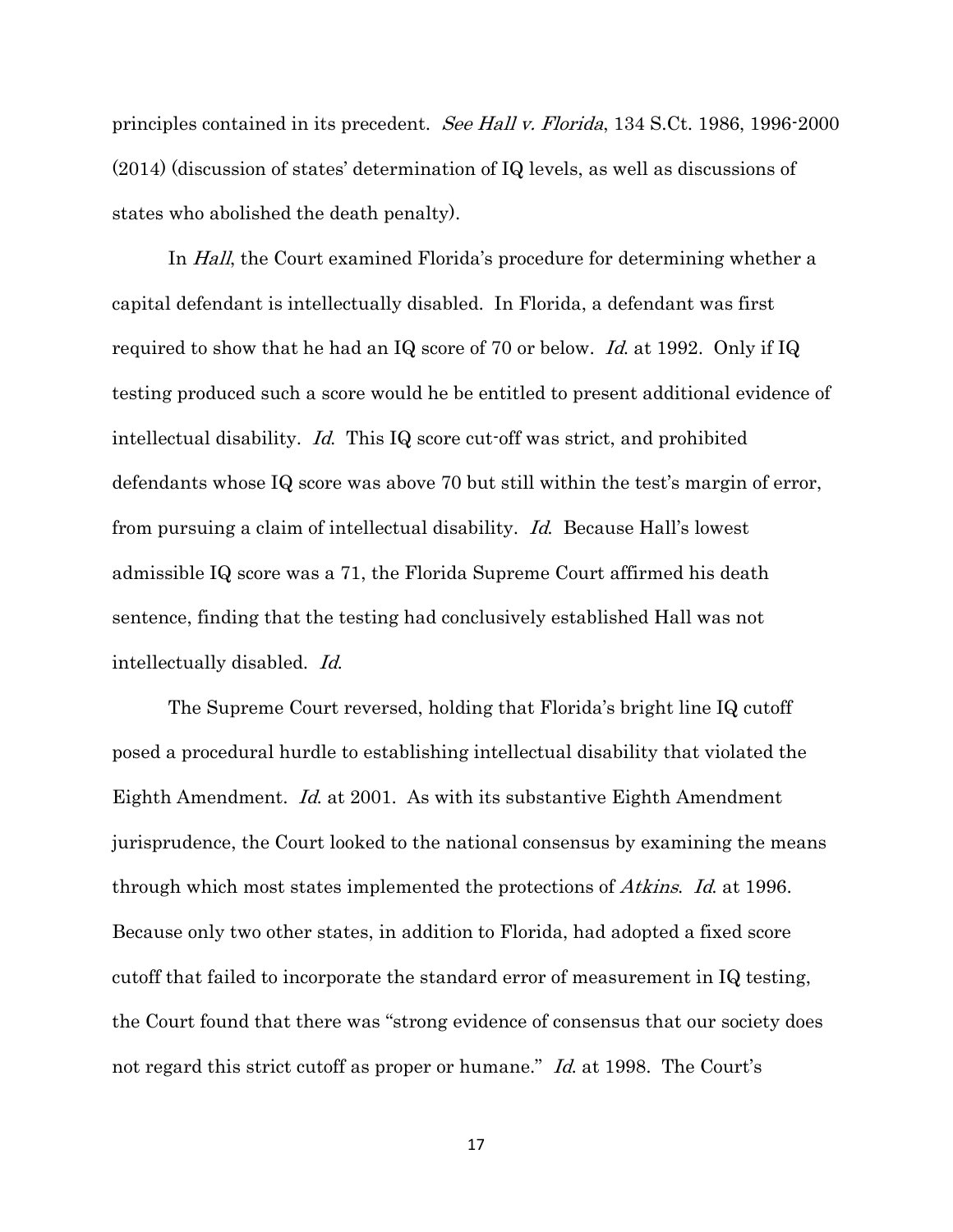independent judgment supported the same conclusion, finding that, "when a defendant's IQ test score falls within the test's acknowledged and inherent margin of error, the defendant must be able to present additional evidence of intellectual disability, including testimony regarding adaptive deficits." Id. at 2001. The reasoning in *Hall* demonstrates that, where a state has adopted a procedure that fails to adequately protect a defendant's substantive Eighth Amendment rights, that "rule is invalid under the Constitution's Cruel and Unusual Punishments Clause." Id. at 2001.

Application of Hall's analysis to judicial sentencing in a capital case demonstrates that it cannot withstand constitutional scrutiny. There is a strong national consensus against judicial determination of sentences in death penalty cases. In addition, by taking the sentencing determination out of the jury's hands, the likelihood that it will "express the 'conscience of the community' on the ultimate question of life or death," Ring, 536 U.S. at 615-16 (Breyer, J., concurring in judgment) (citation omitted), is unconstitutionally diminished.

## 1. There is a nationwide consensus in favor of jury rather than judicial sentencing in death penalty cases

There is a nationwide consensus against judicial sentencing in capital cases. Of the 33 jurisdictions that permit capital punishment, only four besides Indiana permit the capital sentencing decision to be made by a judge. Those states are Alabama, Ala. Code § 13A-5-47; Delaware, 11 Del. C. § 4209;<sup>5</sup> Nebraska, Neb. Rev.

l

<sup>&</sup>lt;sup>5</sup> But as of August 2, 2016, the Delaware Court declared the state's death penalty scheme to be unconstitutional because it allowed, in part, the judge to impose a sentence of death. *See Rauf*, fn 3.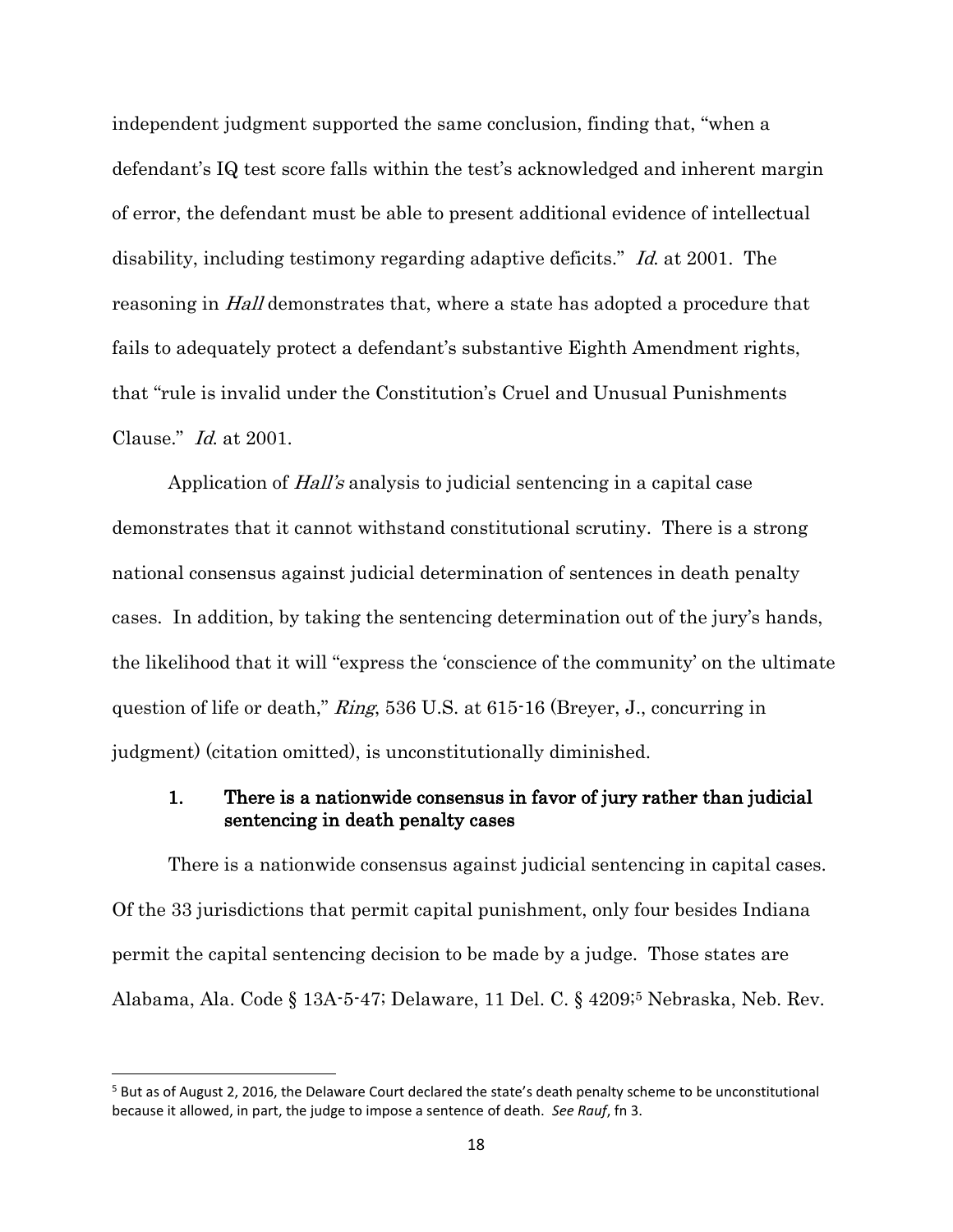Stat. § 29-2521; and Montana, Mont. Code Ann. 46-18-301. Indiana should take no comfort in this company. As discussed above, several U.S. Supreme Court orders have cast substantial doubt on the constitutionality of Alabama's capital punishment scheme. In Delaware, the death penalty statute has been declared unconstitutional in light of *Hurst. Rauf v.* State, No. 39, 2016 (Del. S. Ct. August 2, 2016). The Nebraska legislature repealed its death penalty in 2015, though that repeal is suspended pending a voter referendum scheduled for November of 2016. The only remaining state, Montana, has had no occasion to evaluate the constitutionality of its death penalty post-*Ring*, since no death sentence has been imposed there in the past twenty years.

Even assuming the validity of these statutes, that only five out of thirty-three jurisdictions permit judicial sentencing in capital cases weighs heavily against its constitutionality. As in *Hall*, the scarcity of state laws permitting non-unanimous capital sentencing is "strong evidence of consensus that our society does not regard this [procedure] as proper or humane." 134 S.Ct. at 1998; see also Coker v. Georgia, 433 U.S. 584, 596 (1977) (death penalty for rape of an adult woman held unconstitutional, in part, because Georgia was the only state in the country that authorized such a punishment and therefore the nation's collective judgment on the penalty "obviously weigh[ed] very heavily on the side of rejecting capital punishment as a suitable penalty for raping an adult woman.").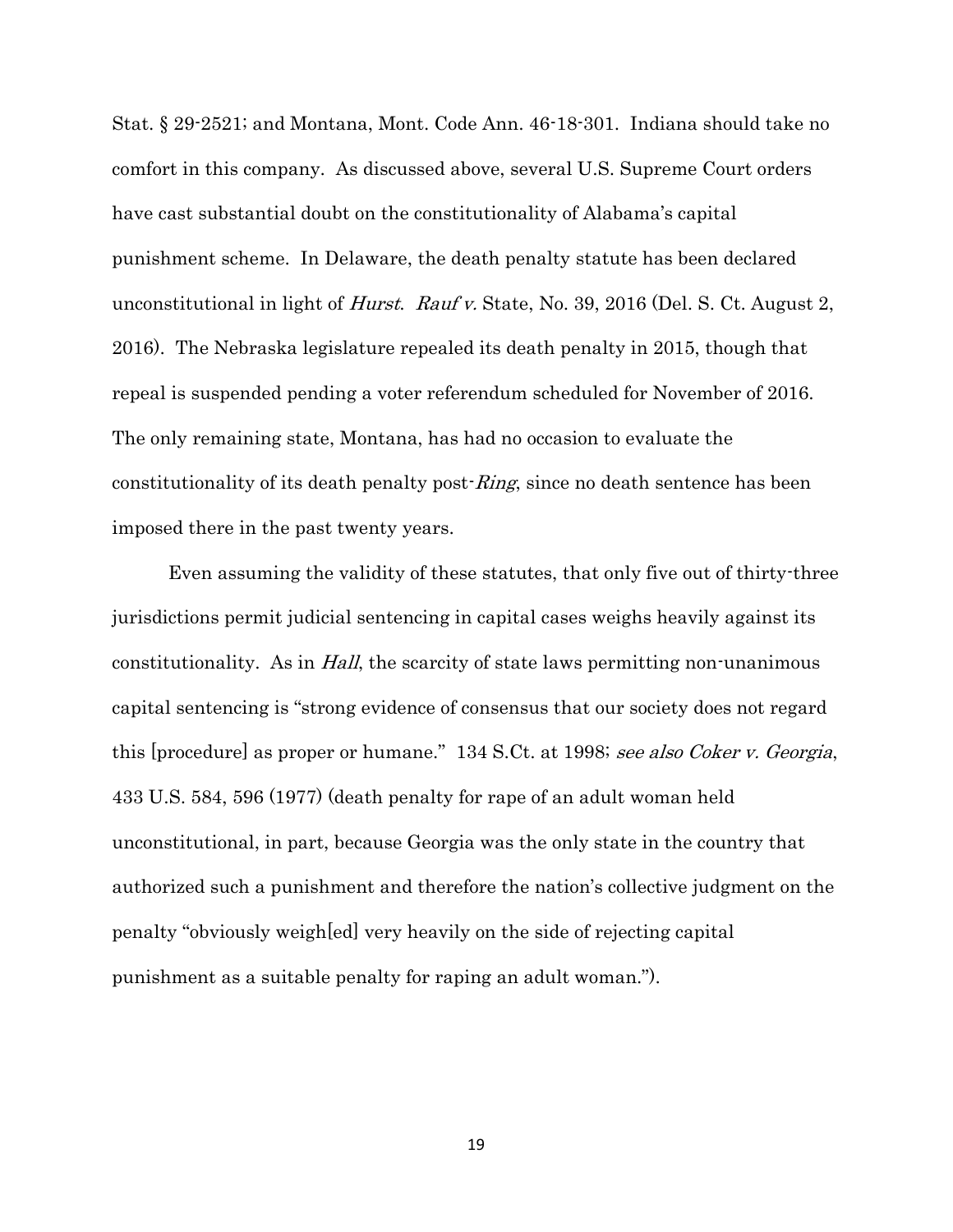## 2. Judge-imposed death sentences, which fail to accurately express the community's conscience, undermine the only penal purpose of capital punishment

In addition to evaluating consensus, the Court must also exercise its "own judgment . . . on the question of the acceptability of the death penalty under the Eighth Amendment. "Hall, 134 S.Ct. at 2000, quoting Coker, 433 U.S. at 597. Judge-imposed sentences in capital cases fail in this respect as well.

While the social purposes purportedly served by the death penalty are "retribution and deterrence of capital crimes by prospective offenders," Gregg v. Georgia, 428 U.S. 153, 183 (1976), the primary justification for the death penalty is retribution. See Baze v. Rees, 553 U.S. 35, 79 (2008) (Stevens, J., concurring in judgment) ("The legitimacy of deterrence as an acceptable justification for the death penalty is also questionable, at best. Despite 30 years of empirical research in the area, there remains no reliable statistical evidence that capital punishment in fact deters potential offenders. In the absence of such evidence, deterrence cannot serve as a sufficient penological justification for this uniquely severe and irrevocable punishment." (footnote omitted); Ring v. Arizona, 536 U.S. 584, 614-15 (2002) (Breyer, J., concurring in judgment) (citing studies to demonstrate "the continued difficulty of justifying capital punishment in terms of its ability to deter crime [or] incapacitate offenders").

"[C]apital punishment is an expression of society's moral outrage at particularly offensive conduct," Gregg, 428 U.S. at 183, and a sentence of death thus "expresses the community's judgment that no lesser sanction will provide an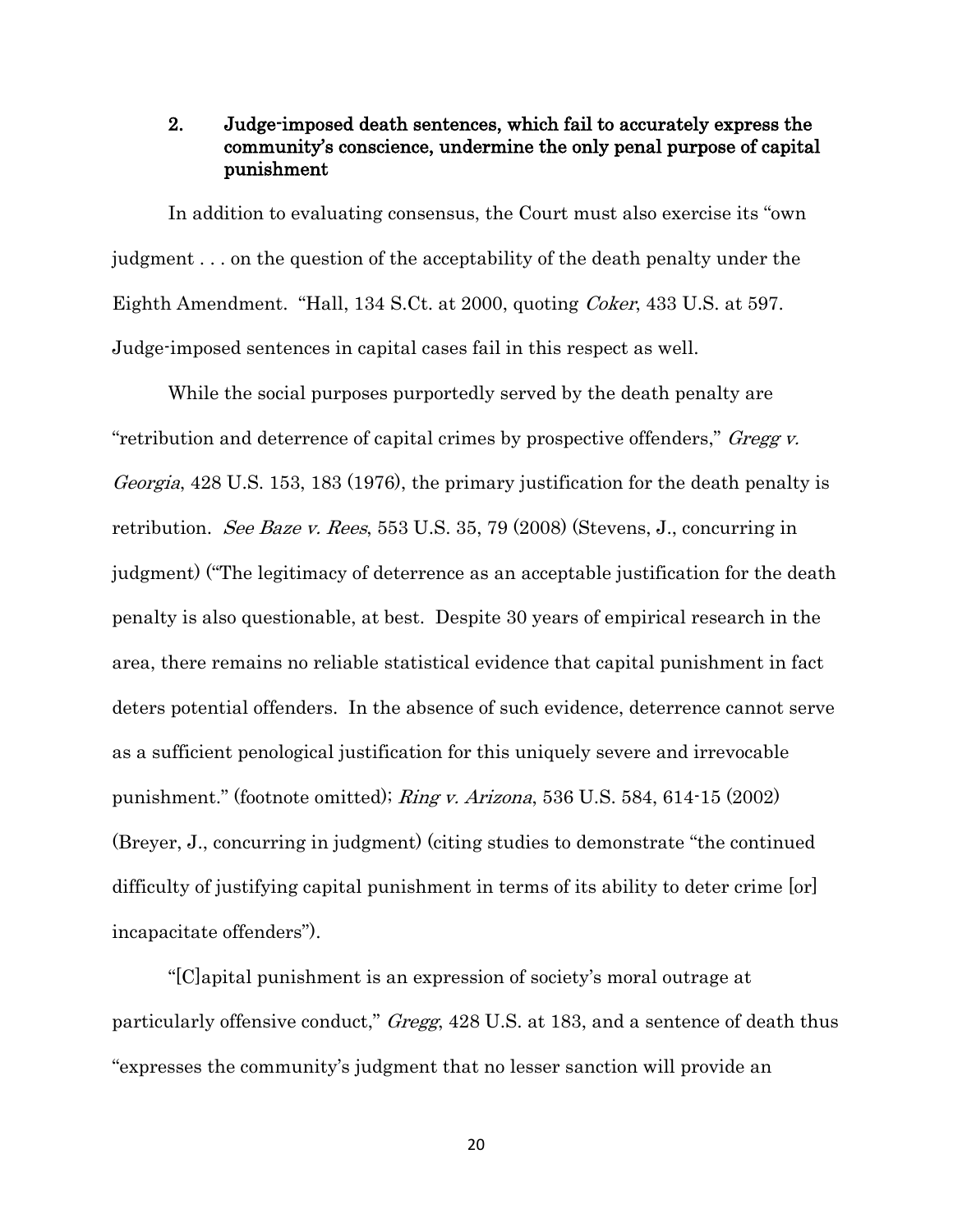adequate response to the defendant's outrageous affront to humanity." Harris v. Alabama, 513 U.S. 504, 518 (1995) (Stevens, J., dissenting and citing Gregg, 428 U.S. at 184). Because retribution's goal is to reflect "society's and the victim's interest in seeing that the offender is repaid for the hurt he cause, Kennedy v. Louisiana, 554 U.S. 407, 442 (2008) (citations omitted), twelve representatives of the "community as a whole," *Panetti v. Quarterman*, 551 U.S. 930, 958 (2007), must be charged with determining whether retribution demands imposition of the death penalty. As Justice Breyer noted in his concurrence in Ring, jurors "possess an important comparative advantage over judges . . . [because] they are more likely to express the 'conscience of the community' on the ultimate question of life or death." Ring, 536 U.S. at 615-16 (Breyer, J., concurring in judgment) (citation omitted).<sup>6</sup>

Because the jury is "uniquely capable of determining whether, given the community's views, capital punishment is appropriate in the particular case at hand," *Ring*, 536 U.S. at 616 (Breyer, J., concurring in judgment), taking this critical decision from the jury undermines the death penalty's ability to serve any retributive goal superior to life imprisonment. When the infliction of capital punishment no longer serves a penological purpose, its imposition represents "the pointless and needless extinction of life with only marginal contributions to any discernible social or public purposes." Furman, 408 U.S. at 312. The Court has repeatedly acknowledged that a punishment without penological purpose is necessarily cruel and unusual. *Kennedy*, 554 U.S. at 441, citing *Gregg*, 428 U.S. at

l

 $^6$  For an excellent discussion about the jury's historic role as the appropriate entity to impose the death sentence, this court's attention is directed to the concurring opinion by Chief Justice Strine in *Rauf* at pp. 7-19.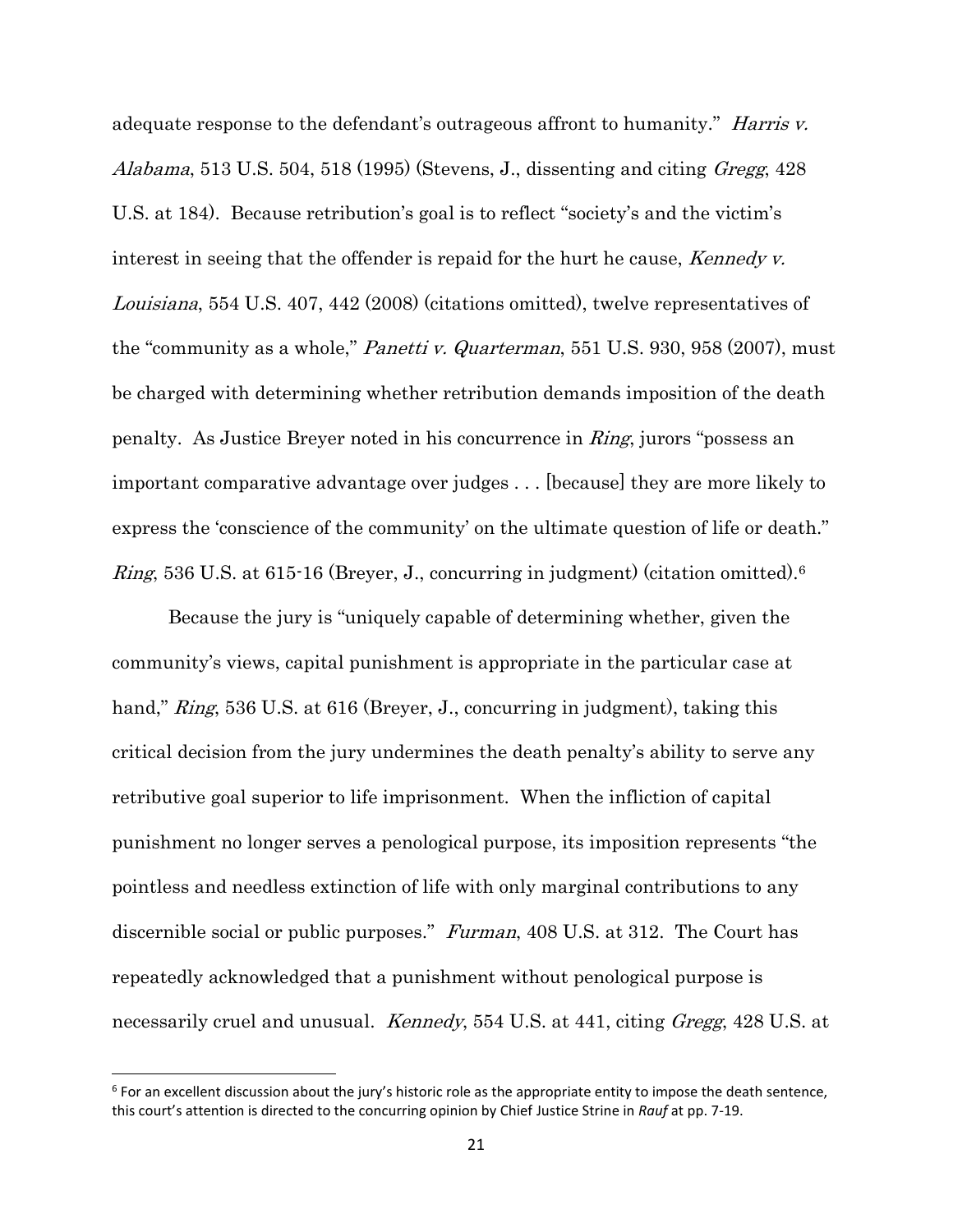173, 183, 187; Atkins, 536 U.S. at 319; Edmund v. Florida, 458 U.S. 782, 798 (1982). Therefore, to ensure a death sentence serves a retributive function, and is therefore constitutional, the sentence must be determined by a jury.

## E. The Severability Doctrine cannot save this statute because the sections of the statute concerning the sentence are both unconstitutional as they are now drafted and the legislative intent was to enact the statute as a whole.

Because both sections of the statute, dealing with jury sentencing and judge sentencing, are unconstitutional, the severability doctrine is not applicable in this case. However, even if this court determines that Indiana's death penalty scheme does not violate the federal constitution if a jury is not obligated to find that the aggravating circumstance outweighs the mitigating evidence beyond a reasonable doubt, the statute cannot be saved by excising only that provision allowing for judge-sentencing.

A statute bad in part is not necessarily void in its entirety. Provisions within the legislative power may stand if separable from the bad. But a provision, inherently unobjectionable, cannot be deemed separable unless it appears both that, standing alone, legal effect can be given to it and that the legislature intended the provision to stand in case others included in the act and held bad should fall.

State v. Monfort, 723 N.E.2d 407, 415 (Ind. 2000), quoting Dorchy v. Kansas, 264 U.S. 286, 289-90 (1924). In that case, despite finding that the legislature overstepped its bounds and violated the separation of powers clause in the state constitution by abolishing a superior court during the middle of that court's term, the Indiana Supreme Court held that the remaining portions of the statute could stand because "we think it is clear that the legislative intent was to abolish Jasper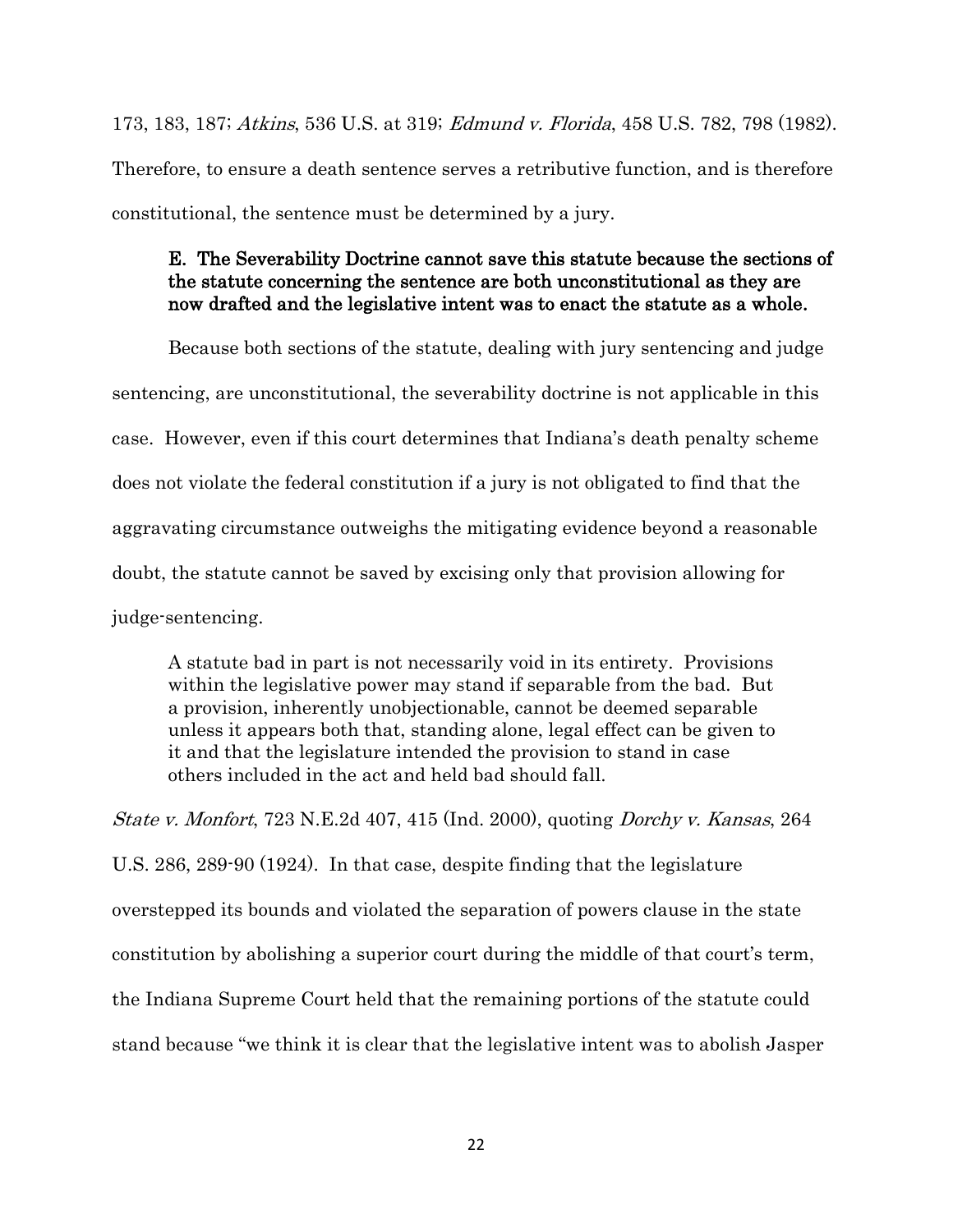Superior No. 2 and that the legislature would have passed the statute without the invalid date." Id. at 416.

The same rationale cannot be applied to Ind. Code § 35-50-2-9. First, Vann maintains that all the provisions of the statute concerning the finding of the aggravating circumstances and the weighing of the aggravating circumstances against the mitigating evidence, whether it be performed by the jury or the judge, are unconstitutional pursuant to Hurst and the statute does not pass constitutional muster in the first place.

Second, even if this Court determines that sub-paragraph (l) is constitutional, a point that Vann does not concede, the legislature did not intend for the remaining portions of the death penalty statute to stand if the sub-paragraphs (f) and (g) are found to be unconstitutional. State v. Montfort, id. ("This Court must determine if 'it is apparent [that] the Legislature would not have passed the act except as a whole,' [citation omitted] or otherwise stated, if 'the Legislature would have passed the statue had it been presented without the invalid features. [citation omitted]."

It is clear that the Legislature intended for the possibility of the jury recommending the sentence, and, if the jury could not reach a unanimous decision on the sentence, that the judge perform that function. However, as clearly shown by *Hurst*, the judge may not perform that role in capital sentencing schemes.

Severing any offending portion will not satisfy the legislative intent behind enacting the statute. As such, the statute as a whole is invalid and Vann requests that this court find that Ind. Code  $\S 35 \cdot 50 \cdot 2 \cdot 9$  is unconstitutional as written.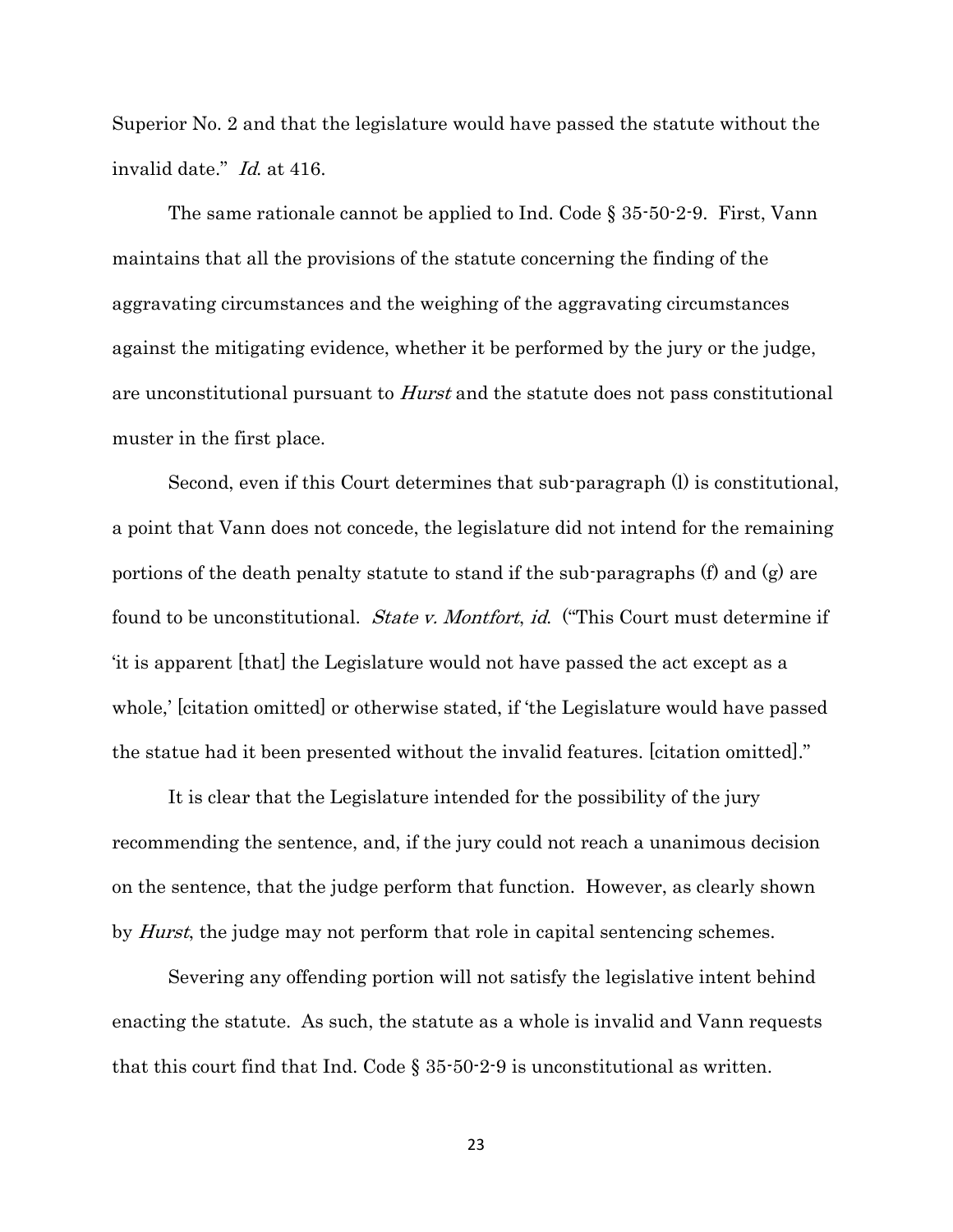### F. The death penalty statute is also unconstitutional under the state constitution

According to the statute constitution, Indiana citizens are endowed "with certain inalienable rights." Ind. Const. Art. 1, § 1. Protections provided by the Indiana Constitution may be more extensive than those provided by the federal constitution. Taylor v. State, 639 N.E.2d 1052, 1053 (Ind. Ct. App. 1994). Nonetheless, "the federal constitution operates on the states through the provisions of the fourteenth amendment which prohibit a state from falling below certain minimal standards." Id.

The rights afforded citizens pursuant to the Sixth and Eighth Amendments, as set forth and argued above, are also enshrined in the Indiana Constitution: "In all criminal prosecutions, the accused shall have the right to a public trial, by an impartial jury," Ind. Const. Art.1, § 13; "Cruel and unusual punishments shall not be inflicted," Art. 1, §16; "In all criminal cases whatever, the jury shall have the right to determine the law and the facts." Art. 1, § 19.

The existence of the federal constitutional rights, as interpreted by *Hurst*, *Ring*, and other death penalty cases, apply with equal force to the provisions of the state constitution. Taylor, supra ("Indiana's decision to apply federal constitutional interpretations to state constitutional provisions must be made on a case-by-case basis. In the event Indiana courts interpret our constitutional provisions consistent with federal interpretation, the decision is one of Indiana law.").

Because the state constitutional rights are co-extensive with the federal constitutional rights, Ind. Code § 35-50-2-9 is unconstitutional where it allows the